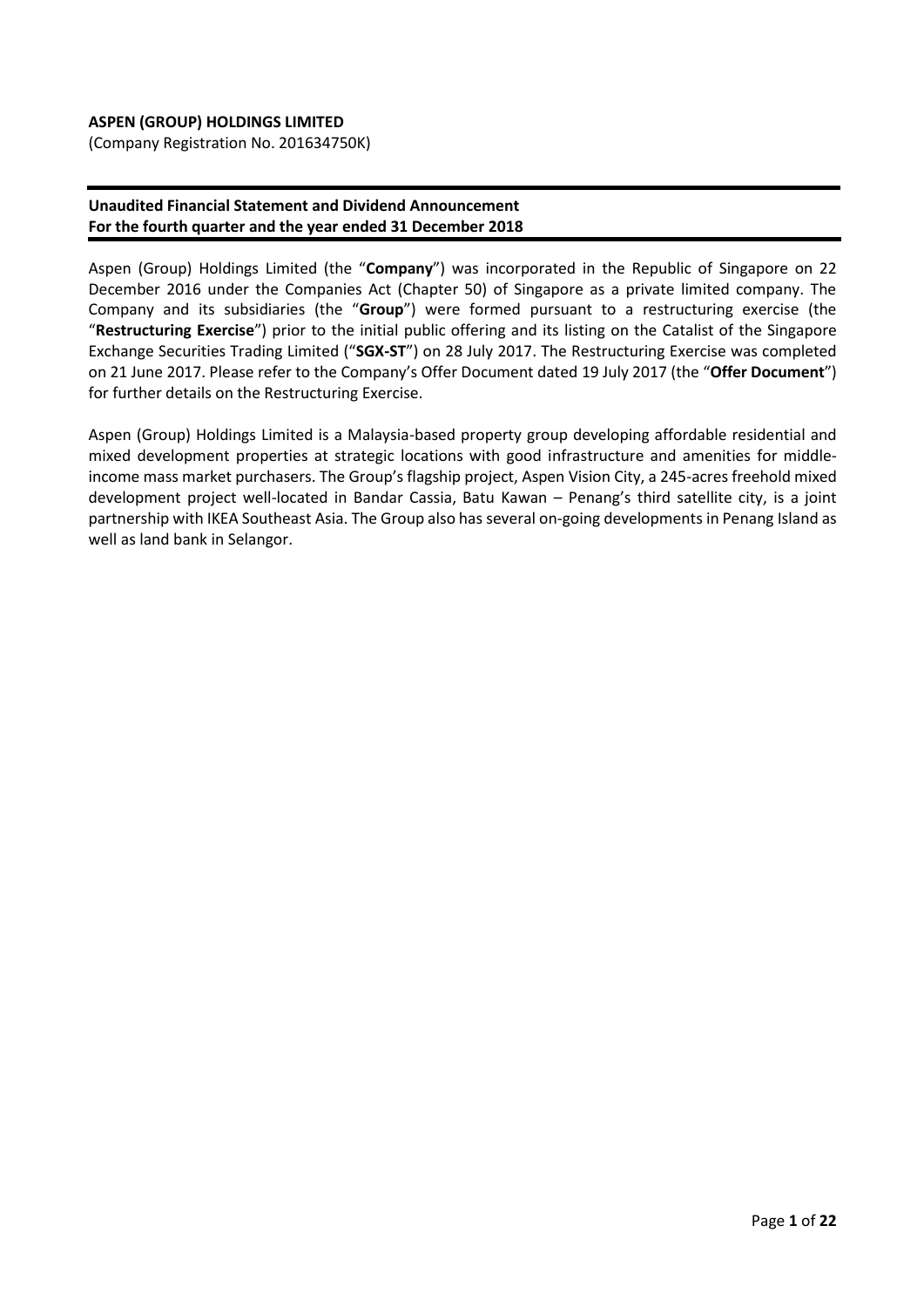# **PART I – INFORMATION REQUIRED FOR ANNOUNCEMENT OF QUARTERLY (Q1, Q2 & Q3) AND FULL YEAR RESULTS**

**1(a)(i) An income statement and statement of comprehensive income, or a statement of comprehensive income (for the group) together with a comparative statement for the corresponding period of the immediately preceding financial year**

|                                                                            |             | Group                 |                 |        |                  |                 |        |
|----------------------------------------------------------------------------|-------------|-----------------------|-----------------|--------|------------------|-----------------|--------|
|                                                                            |             | <b>3 Months Ended</b> |                 | $\%$   | $\%$             |                 |        |
|                                                                            | <b>Note</b> | 31.12.18              | 31.12.17        | Change | 31.12.18         | 31.12.17        | Change |
|                                                                            |             | <b>Unaudited</b>      | <b>Restated</b> |        | <b>Unaudited</b> | <b>Restated</b> |        |
|                                                                            |             | <b>RM'000</b>         | <b>RM'000</b>   |        | <b>RM'000</b>    | <b>RM'000</b>   |        |
| Revenue                                                                    | 8a(i)       | 191,186               | 207,125         | (8)    | 569,973          | 453,073         | 26     |
| Cost of sales                                                              | 8a(ii)      | (184, 834)            | (135, 308)      | 37     | (447, 537)       | (276, 253)      | 62     |
| <b>Gross profit</b>                                                        |             | 6,352                 | 71,817          | (91)   | 122,436          | 176,820         | (31)   |
| Other income                                                               | 8a(iii)     | 3,975                 | 397             | N.M.   | 8,439            | 1,516           | N.M.   |
| Administrative expenses<br>Selling and distribution                        |             | (9,960)               | (8, 825)        | 13     | (38,999)         | (35, 992)       | 8      |
| expenses                                                                   | 8a(iv)      | (4, 556)              | (6,807)         | (33)   | (11, 449)        | (14, 018)       | (18)   |
| Other expenses<br><b>Results from operating</b>                            | 8a(v)       | (45)                  | (172)           | (74)   | (56)             | (243)           | (77)   |
| activities                                                                 |             | (4, 234)              | 56,410          | (108)  | 80,371           | 128,083         | (37)   |
| Finance income                                                             |             | 694                   | 691             | N.M.   | 2,550            | 2,437           | 5      |
| Finance costs<br>Net finance (costs)/                                      | 8a(vi)      | (6, 539)              | (1, 469)        | N.M.   | (7,806)          | (2,804)         | 178    |
| income                                                                     |             | (5, 845)              | (778)           | N.M.   | (5,256)          | (367)           | N.M.   |
| Share of results of                                                        |             |                       |                 |        |                  |                 |        |
| associates, net of tax                                                     | 8a(vii)     | 158                   | (575)           | 127    | 221              | (566)           | 139    |
| (Loss)/Profit before tax                                                   |             | (9, 921)              | 55,057          | 118    | 75,336           | 127,150         | (41)   |
| Tax expense                                                                | 8a(viii)    | (1, 284)              | (12,041)        | (89)   | (26, 432)        | (32, 558)       | (19)   |
| (Loss)/Profit for the<br>period representing total<br>comprehensive income |             |                       |                 |        |                  |                 |        |
| for the period/year                                                        |             | (11, 205)             | 43,016          | (126)  | 48,904           | 94,592          | (48)   |
| (Loss)/Profit/total<br>comprehensive<br>(loss)/income<br>attributable to:  |             |                       |                 |        |                  |                 |        |
| Equity holders<br>of the                                                   |             |                       |                 |        |                  |                 |        |
| Company                                                                    |             | (9, 258)              | 38,699          | (124)  | 40,921           | 82,140          | (50)   |
| Non-controlling interest                                                   |             | (1, 947)              | 4,317           | (145)  | 7,983            | 12,452          | (36)   |
|                                                                            |             | (11, 205)             | 43,016          | (126)  | 48,904           | 94,592          | (48)   |

N.M. – Not meaningful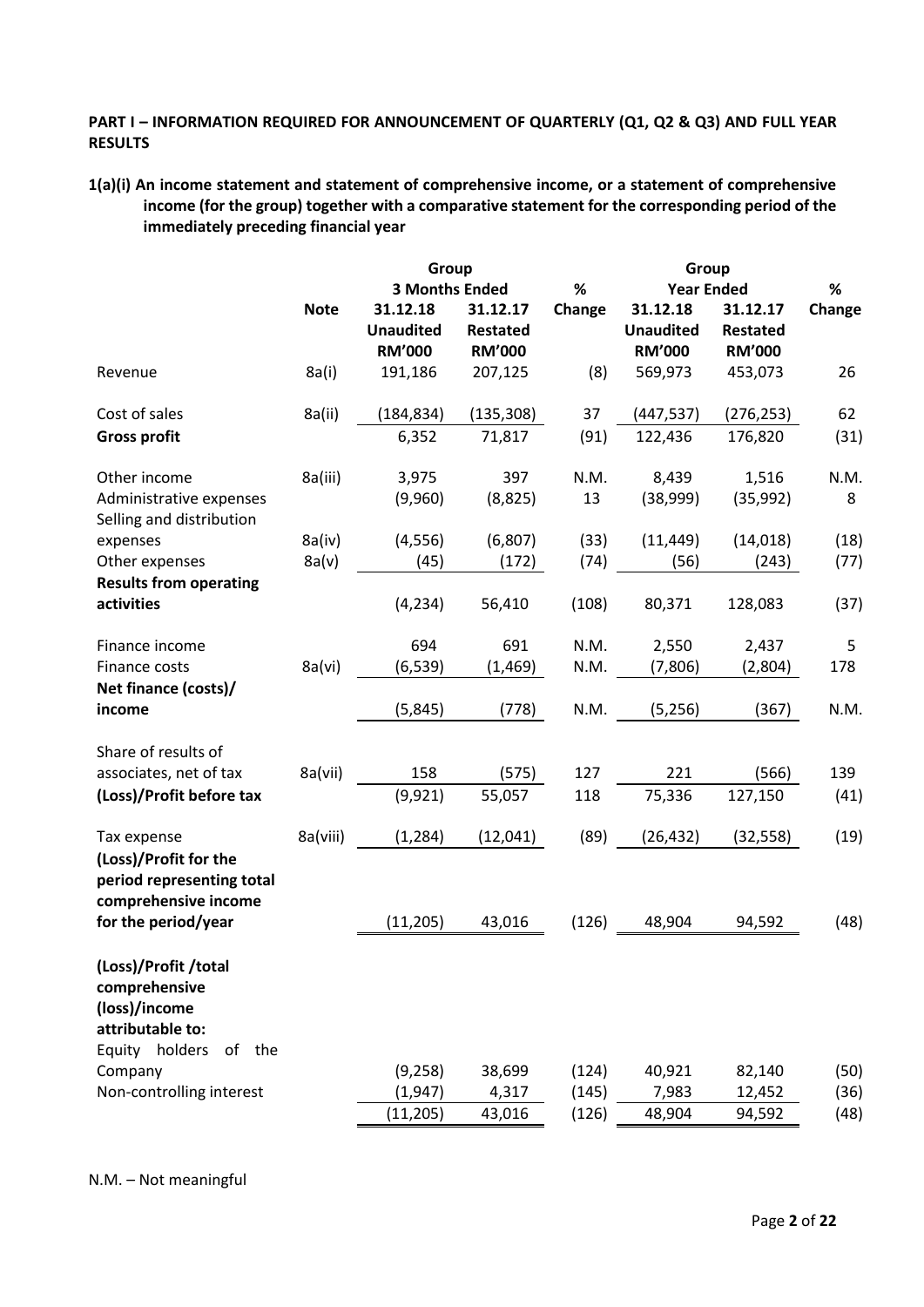# **1(a)(ii) Notes to Consolidated Statement of Comprehensive Income**

|                                      |             | Group                                         |                                              |                | Group                                         |                                              |        |  |
|--------------------------------------|-------------|-----------------------------------------------|----------------------------------------------|----------------|-----------------------------------------------|----------------------------------------------|--------|--|
|                                      |             | <b>3 Months Ended</b>                         |                                              | %              | %                                             |                                              |        |  |
|                                      | <b>Note</b> | 31.12.18<br><b>Unaudited</b><br><b>RM'000</b> | 31.12.17<br><b>Restated</b><br><b>RM'000</b> | Change         | 31.12.18<br><b>Unaudited</b><br><b>RM'000</b> | 31.12.17<br><b>Restated</b><br><b>RM'000</b> | Change |  |
| before<br><b>Profit</b><br>is<br>tax |             |                                               |                                              |                |                                               |                                              |        |  |
| arrived at:                          |             |                                               |                                              |                |                                               |                                              |        |  |
| <b>After crediting:</b>              |             |                                               |                                              |                |                                               |                                              |        |  |
| Interest income                      |             | 694                                           | 691                                          | N.M.           | 2,550                                         | 2,437                                        | 5      |  |
| of<br>Gain<br>disposal<br>on         |             |                                               |                                              |                |                                               |                                              |        |  |
| plant<br>and<br>property,            |             |                                               |                                              |                |                                               |                                              |        |  |
| equipment                            |             |                                               | 10                                           |                | $\overline{2}$                                | 95                                           | (98)   |  |
| Amortisation of deferred             |             |                                               |                                              |                |                                               |                                              |        |  |
| income                               | 8a(ii)      | 11,961                                        | 17,196                                       | (30)           | 33,166                                        | 36,117                                       | (8)    |  |
| And after charging:                  |             |                                               |                                              |                |                                               |                                              |        |  |
| Depreciation of property,            |             |                                               |                                              |                |                                               |                                              |        |  |
| plant and equipment                  |             | 2,256                                         | 1,318                                        | 71             | 6,435                                         | 5,303                                        | 21     |  |
| Interest expense                     | 8a(vi)      | 6,539                                         | 1,469                                        | N.M.           | 7,806                                         | 2,804                                        | 123    |  |
| Listing expenses                     |             |                                               | 965                                          | N.M.           |                                               | 7,996                                        | N.M.   |  |
| disposal<br>of<br>on<br>Loss         |             |                                               |                                              |                |                                               |                                              |        |  |
| plant<br>and<br>property,            |             |                                               |                                              |                |                                               |                                              |        |  |
| equipment                            |             |                                               | 67                                           |                | 2                                             | 67                                           | (97)   |  |
| Payroll expense                      |             | 3,766                                         | 3,625                                        | $\overline{4}$ | 13,290                                        | 10,259                                       | 30     |  |
| Unrealised<br>from<br>loss           |             |                                               |                                              |                |                                               |                                              |        |  |
| downstream income from               |             |                                               |                                              |                |                                               |                                              |        |  |
| Associate                            |             |                                               | 37                                           | N.M.           | 12                                            | 61                                           | (80)   |  |
| Write off of property,               |             |                                               |                                              |                |                                               |                                              |        |  |
| plant and equipment                  |             | 45                                            | 3                                            | N.M.           | 54                                            | 74                                           | (27)   |  |

N.M. – Not meaningful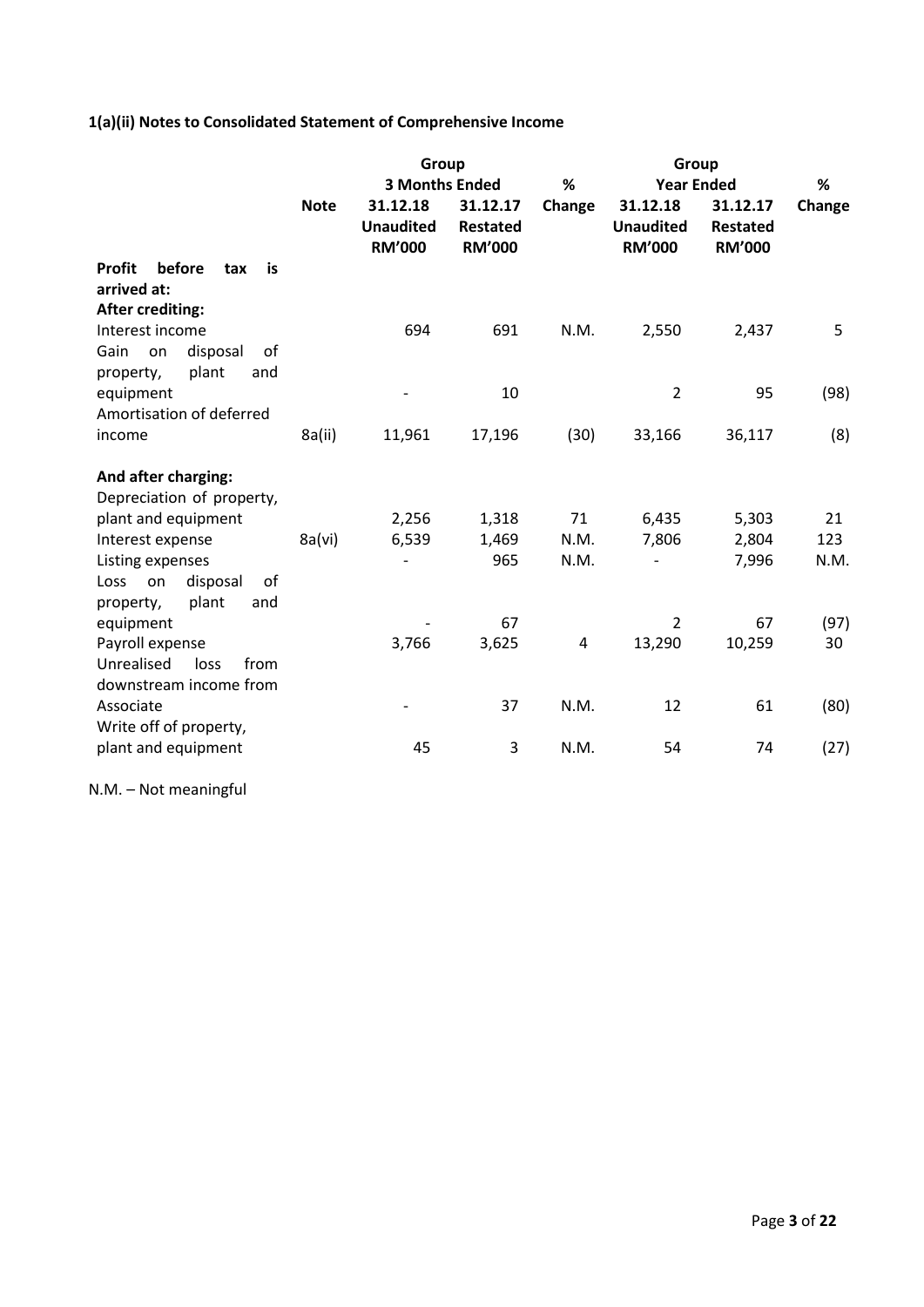**1(b)(i) A statement of financial position (for the issuer and group), together with a comparative statement as at the end of the immediately preceding financial year**

|                                     |             | Group                                         |                                       |                                              | Company                                       |                                              |
|-------------------------------------|-------------|-----------------------------------------------|---------------------------------------|----------------------------------------------|-----------------------------------------------|----------------------------------------------|
|                                     | <b>Note</b> | 31.12.18<br><b>Unaudited</b><br><b>RM'000</b> | 31.12.17<br>Restated<br><b>RM'000</b> | 01.01.17<br><b>Restated</b><br><b>RM'000</b> | 31.12.18<br><b>Unaudited</b><br><b>RM'000</b> | 31.12.17<br><b>Restated</b><br><b>RM'000</b> |
| <b>Non-current assets</b>           |             |                                               |                                       |                                              |                                               |                                              |
| and<br>Property,<br>plant           |             |                                               |                                       |                                              |                                               |                                              |
| equipment                           |             | 86,809                                        | 55,541                                | 44,771                                       |                                               |                                              |
| Land rights                         |             | 22,875                                        | 30,468                                | 30,782                                       |                                               |                                              |
| Investment in subsidiaries          |             |                                               |                                       |                                              | 213,141                                       | 151,041                                      |
| Investment in associates            |             | 69,969                                        | 48,700                                | 22,177                                       |                                               |                                              |
| Deferred tax assets                 |             | 8,546                                         | 11,434                                | 9,819                                        |                                               |                                              |
|                                     | 8b(i)       | 188,199                                       | 146,143                               | 107,549                                      | 213,141                                       | 151,041                                      |
| <b>Current assets</b>               |             |                                               |                                       |                                              |                                               |                                              |
| Development properties              |             | 348,995                                       | 275,373                               | 191,307                                      |                                               |                                              |
| Inventories                         |             | 17,603                                        | 99,703                                | 99,703                                       |                                               |                                              |
| Contract assets                     |             | 33,350                                        | 12,407                                |                                              |                                               |                                              |
| Trade and other receivables         |             | 190,448                                       | 83,717                                | 25,422                                       | 9,198                                         |                                              |
| Cash and cash equivalents           |             | 163,035                                       | 139,988                               | 103,383                                      | 50,278                                        | 9,124                                        |
|                                     | 8b(ii)      | 753,431                                       | 611,188                               | 419,815                                      | 59,476                                        | 9,124                                        |
| <b>Total assets</b>                 |             | 941,630                                       | 757,331                               | 527,364                                      | 272,617                                       | 160,165                                      |
| <b>Current liabilities</b>          |             |                                               |                                       |                                              |                                               |                                              |
| Loans and borrowings                |             | 42,985                                        | 45,624                                | 73,367                                       | 358                                           |                                              |
| Trade and other payables            |             | 311,204                                       | 217,458                               | 125,099                                      | 625                                           | 654                                          |
| <b>Contract liabilities</b>         |             | 45,782                                        | 59,153                                | 139,439                                      |                                               |                                              |
| <b>Current tax liabilities</b>      |             | 245                                           | 4,547                                 | 4,126                                        |                                               |                                              |
|                                     | 8b(iii)     | 400,216                                       | 326,782                               | 342,031                                      | 983                                           | 654                                          |
| <b>Non-current liabilities</b>      |             |                                               |                                       |                                              |                                               |                                              |
| Loans and borrowings                |             | 116,150                                       | 71,645                                | 45,339                                       | 45,738                                        |                                              |
| Deferred income                     |             |                                               | 48,569                                | 84,686                                       |                                               |                                              |
| Deferred tax liabilities            |             | 10,506                                        | 13,376                                | 12,903                                       |                                               |                                              |
|                                     | 8b(iv)      | 126,656                                       | 133,590                               | 142,928                                      | 45,738                                        |                                              |
| <b>Total liabilities</b>            |             | 526,872                                       | 460,372                               | 484,959                                      | 46,721                                        | 654                                          |
| <b>Equity</b>                       |             |                                               |                                       |                                              |                                               |                                              |
| Share capital                       |             | 237,241                                       | 168,346                               | 46,272                                       | 237,241                                       | 168,346                                      |
| Reserves                            |             | 153,825                                       | 112,904                               | (7, 124)                                     | (11, 345)                                     | (8,835)                                      |
| attributable<br><b>Equity</b><br>to |             |                                               |                                       |                                              |                                               |                                              |
| owners of the Company               |             | 391,066                                       | 281,250                               | 39,148                                       | 225,896                                       | 159,511                                      |
| Non-controlling interests           |             | 23,692                                        | 15,709                                | 3,257                                        |                                               |                                              |
| <b>Total equity</b>                 |             | 414,758                                       | 296,959                               | 42,405                                       | 225,896                                       | 159,511                                      |
| <b>Total equity and liabilities</b> |             | 941,630                                       | 757,331                               | 527,364                                      | 272,617                                       | 160,165                                      |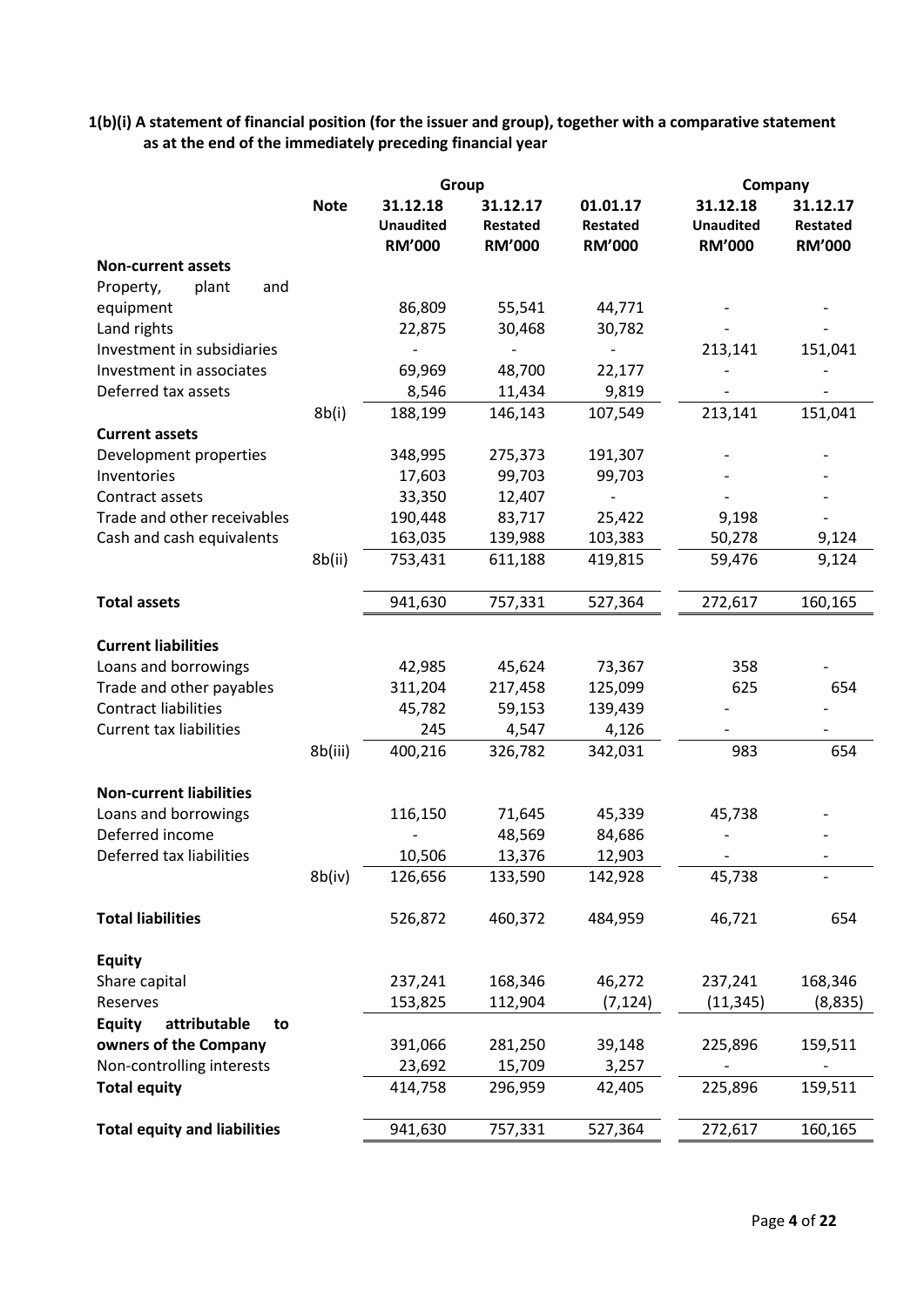# **1(b)(ii) Aggregate amount of group's borrowings and debt securities**

#### **Amount repayable in one year or less, or on demand**

|                | As at 31.12.18   | As at 31.12.17 |                  |  |  |
|----------------|------------------|----------------|------------------|--|--|
|                | Unaudited        | Restated       |                  |  |  |
| <b>Secured</b> | <b>Unsecured</b> | <b>Secured</b> | <b>Unsecured</b> |  |  |
| <b>RM'000</b>  | <b>RM'000</b>    | <b>RM'000</b>  | <b>RM'000</b>    |  |  |
| 42,985         | -                | 45,624         | -                |  |  |

#### **Amount repayable after one year**

|                | As at 31.12.18   | As at 31.12.17 |                  |  |  |
|----------------|------------------|----------------|------------------|--|--|
|                | <b>Unaudited</b> | Restated       |                  |  |  |
| <b>Secured</b> | Unsecured        | <b>Secured</b> | <b>Unsecured</b> |  |  |
| <b>RM'000</b>  | <b>RM'000</b>    | <b>RM'000</b>  | <b>RM'000</b>    |  |  |
| 106,750        | 9,400            | 62,245         | 9,400            |  |  |

#### **Details of any collateral**

The loans and borrowings are secured by the freehold land, fixed and floating charges over certain subsidiaries' present and future assets and undertakings, fixed deposits placed by the subsidiaries, corporate guarantees by subsidiaries, pledge of shares held by the holding company, deed of assignment of benefits of certain contract proceeds, and joint and several guarantee by certain directors of the subsidiaries.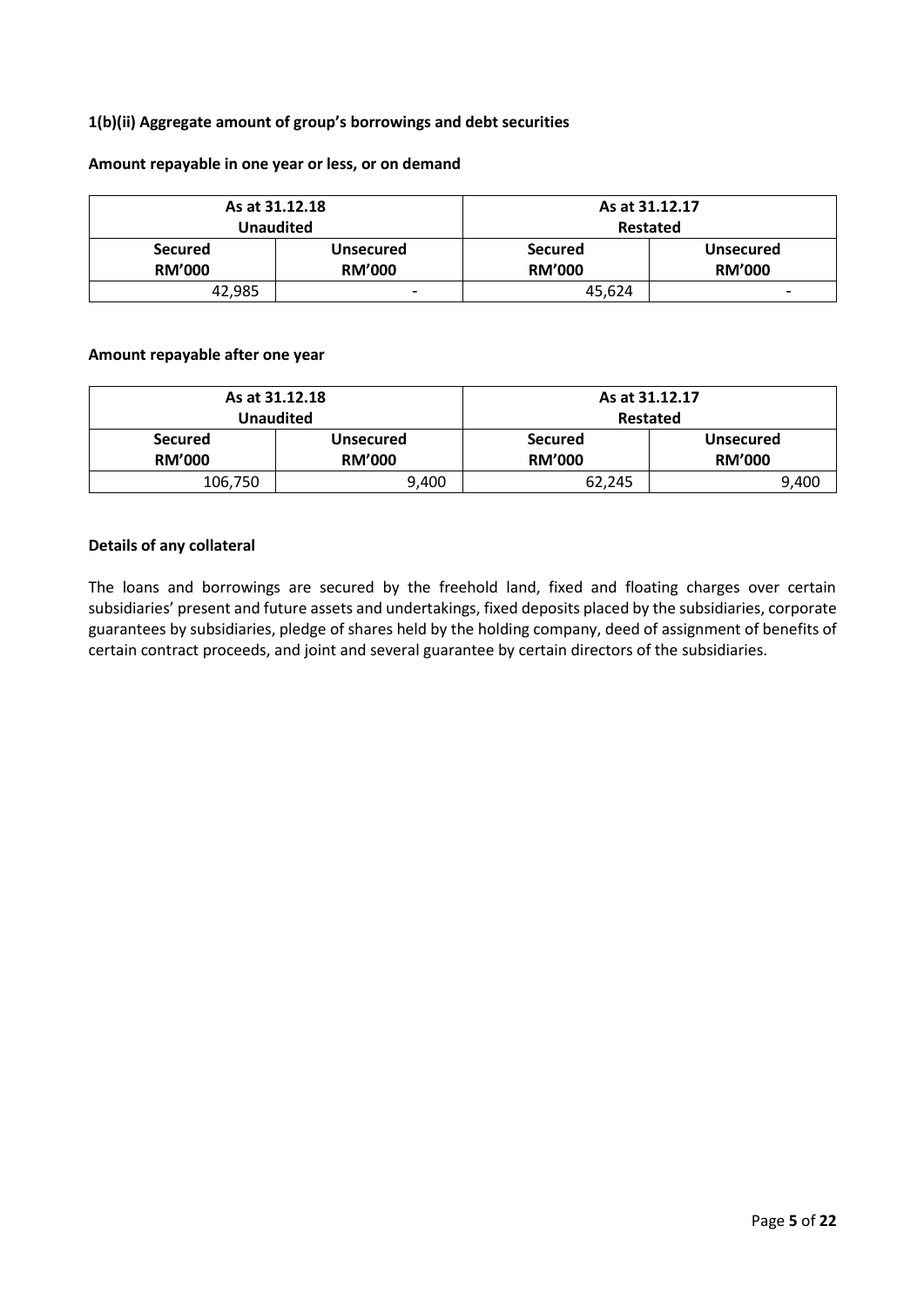**1(c) A statement of cash flows (for the group), together with a comparative statement for the corresponding period of the immediately preceding financial year.**

## **Consolidated Statement of Cash Flows**

|                                                   | Group<br><b>3 Months Ended</b>                |                                              | Group<br><b>Year Ended</b>                    |                                              |
|---------------------------------------------------|-----------------------------------------------|----------------------------------------------|-----------------------------------------------|----------------------------------------------|
|                                                   | 31.12.18<br><b>Unaudited</b><br><b>RM'000</b> | 31.12.17<br><b>Restated</b><br><b>RM'000</b> | 31.12.18<br><b>Unaudited</b><br><b>RM'000</b> | 31.12.17<br><b>Restated</b><br><b>RM'000</b> |
| <b>Cash flows from operating activities</b>       |                                               |                                              |                                               |                                              |
| (Loss)/Profit before tax<br>Adjustments for:      | (9,921)                                       | 55,057                                       | 75,336                                        | 127,150                                      |
| Depreciation of property, plant and equipment     | 2,256                                         | 1,318                                        | 6,435                                         | 5,303                                        |
| Gain on disposal of property, plant and equipment | $\overline{a}$                                | (10)                                         | (2)                                           | (95)                                         |
| Amortisation of deferred income                   | (11,961)                                      | (17, 196)                                    | (33, 166)                                     | (36, 117)                                    |
| Interest expense                                  | 6,539                                         | 1,469                                        | 7,806                                         | 2,804                                        |
| Interest income                                   | (694)                                         | (691)                                        | (2,550)                                       | (2, 437)                                     |
| Listing expenses                                  |                                               | 965                                          | $\overline{\phantom{a}}$                      | 7,996                                        |
| Loss on disposal of property, plant and equipment |                                               | 67                                           | $\overline{2}$                                | 67                                           |
| Share of results of equity-accounted investees    | (158)                                         | 575                                          | (221)                                         | 566                                          |
| Unrealised loss from downstream income from       |                                               |                                              |                                               |                                              |
| associate                                         |                                               | 37                                           | 12                                            | 61                                           |
| Write off of property, plant and equipment        | 45                                            | 3                                            | 54                                            | 74                                           |
|                                                   | (13,894)                                      | 41,594                                       | 53,706                                        | 105,372                                      |
| Changes in development properties                 | 50,922                                        | (64,099)                                     | 3,843                                         | (75, 498)                                    |
| Changes in contract assets                        | (1, 592)                                      | (12, 407)                                    | (20, 943)                                     | (12, 407)                                    |
| Changes in trade and other receivables            | (105, 154)                                    | (711)                                        | (93, 682)                                     | (62, 443)                                    |
| Changes in trade and other payables               | 54,309                                        | 78,529                                       | 93,150                                        | 93,107                                       |
| Changes in contract liabilities                   | (2, 454)                                      | (79, 427)                                    | (13, 371)                                     | (80, 286)                                    |
| Cash generated (used in)/from operations          | (17, 863)                                     | (36, 521)                                    | 22,703                                        | (32, 155)                                    |
| Tax paid                                          | (17, 495)                                     | (19, 271)                                    | (43, 765)                                     | (27, 465)                                    |
| Net cash used in operating activities             | (35, 358)                                     | (55, 792)                                    | (21,062)                                      | (59, 620)                                    |
| Cash flows from investing activities              |                                               |                                              |                                               |                                              |
| Acquisition of property, plant and equipment      | (25, 554)                                     | (2, 569)                                     | (36, 609)                                     | (20, 627)                                    |
| Proceeds from disposal of property, plant and     |                                               |                                              |                                               |                                              |
| equipment                                         | 4                                             | 346                                          | 12                                            | 708                                          |
| Interest received                                 | 694                                           | 691                                          | 2,550                                         | 2,437                                        |
| Additions of investment in associates             | (1, 200)                                      | (6,000)                                      | (21,060)                                      | (27, 150)                                    |
| Net cash used in investing activities             | (26,056)                                      | (7, 532)                                     | (55, 107)                                     | (44, 632)                                    |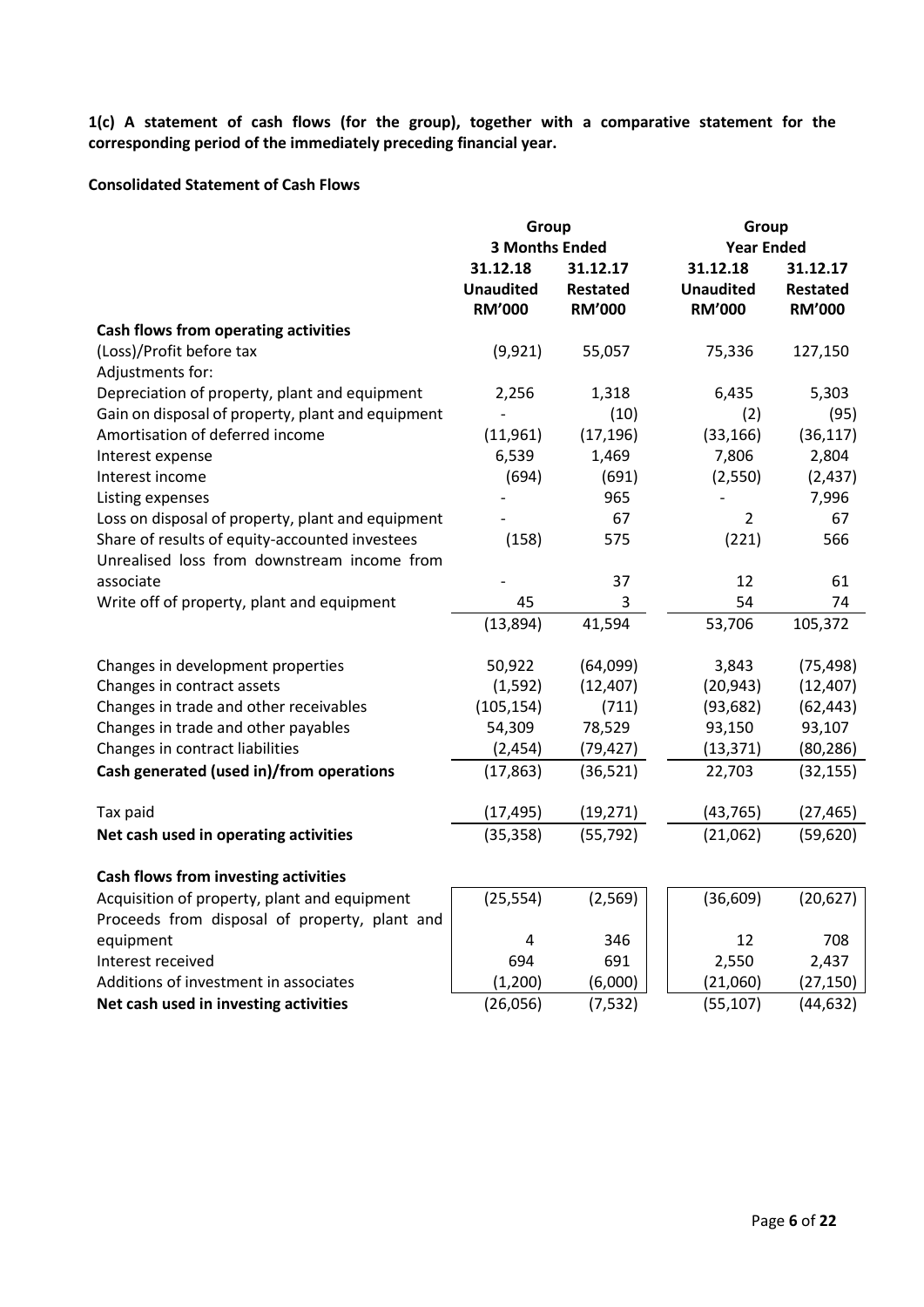# **Consolidated Statement of Cash Flows (Cont'd)**

|                                                   | Group                 |               | Group             |                 |  |
|---------------------------------------------------|-----------------------|---------------|-------------------|-----------------|--|
|                                                   | <b>3 Months Ended</b> |               | <b>Year Ended</b> |                 |  |
|                                                   | 31.12.18              | 31.12.17      | 31.12.18          | 31.12.17        |  |
|                                                   | <b>Unaudited</b>      | Restated      | <b>Unaudited</b>  | <b>Restated</b> |  |
|                                                   | <b>RM'000</b>         | <b>RM'000</b> | <b>RM'000</b>     | <b>RM'000</b>   |  |
| <b>Cash flows from financing activities</b>       |                       |               |                   |                 |  |
| Proceeds from issuance of shares                  |                       |               |                   | 128,418         |  |
| Proceeds from issuance of shares through private  |                       |               |                   |                 |  |
| placement                                         |                       |               | 68,895            |                 |  |
| Listing expenses                                  |                       | (1, 185)      |                   | (12, 409)       |  |
| Changes in fixed deposit pledged                  | (1,818)               | (188)         | (3,077)           | (2,764)         |  |
| Proceeds from loans and borrowings                | 63,791                | 73,851        | 67,262            | 129,811         |  |
| Repayment of loans and borrowings                 | (2,978)               | (26, 042)     | (25, 762)         | (98, 043)       |  |
| Repayment of finance lease liabilities            | (230)                 | (586)         | (794)             | (1,484)         |  |
| Interest paid                                     | (8, 258)              | (3, 810)      | (10, 385)         | (5, 436)        |  |
| Net cash generated from financing activities      | 50,507                | 42,040        | 96,139            | 138,093         |  |
| Net (decrease)/increase in cash and cash          |                       |               |                   |                 |  |
| equivalents                                       | (10, 907)             | (21, 284)     | 19,970            | 33,841          |  |
| Cash and cash equivalents at the beginning of     |                       |               |                   |                 |  |
| financial period/year                             | 165,139               | 155,546       | 134,262           | 100,421         |  |
| Cash and cash equivalents at end of the financial |                       |               |                   |                 |  |
| period/year                                       | 154,232               | 134,262       | 154,232           | 134,262         |  |

Cash and cash equivalents included in the consolidated statement of cash flows comprises the followings:

|                                                        |                  | Group          |  |  |
|--------------------------------------------------------|------------------|----------------|--|--|
|                                                        | 31.12.18         | 31.12.17       |  |  |
|                                                        | <b>Unaudited</b> | <b>Audited</b> |  |  |
|                                                        | <b>RM'000</b>    | <b>RM'000</b>  |  |  |
| Cash and cash equivalents                              | 163,035          | 139,988        |  |  |
| Less: Fixed deposits pledged to financial institutions | (8,803)          | (5, 726)       |  |  |
|                                                        | 154,232          | 134,262        |  |  |

# **Significant non-cash transactions**

#### *Acquisition of property, plant and equipment*

During the financial year ended 31 December 2018, the Group acquired property, plant and equipment with an aggregate cost of RM37,770,000 (2017 : RM22,449,000), of which RM1,160,000 (2017: RM1,822,000) was acquired by means of finance lease arrangements.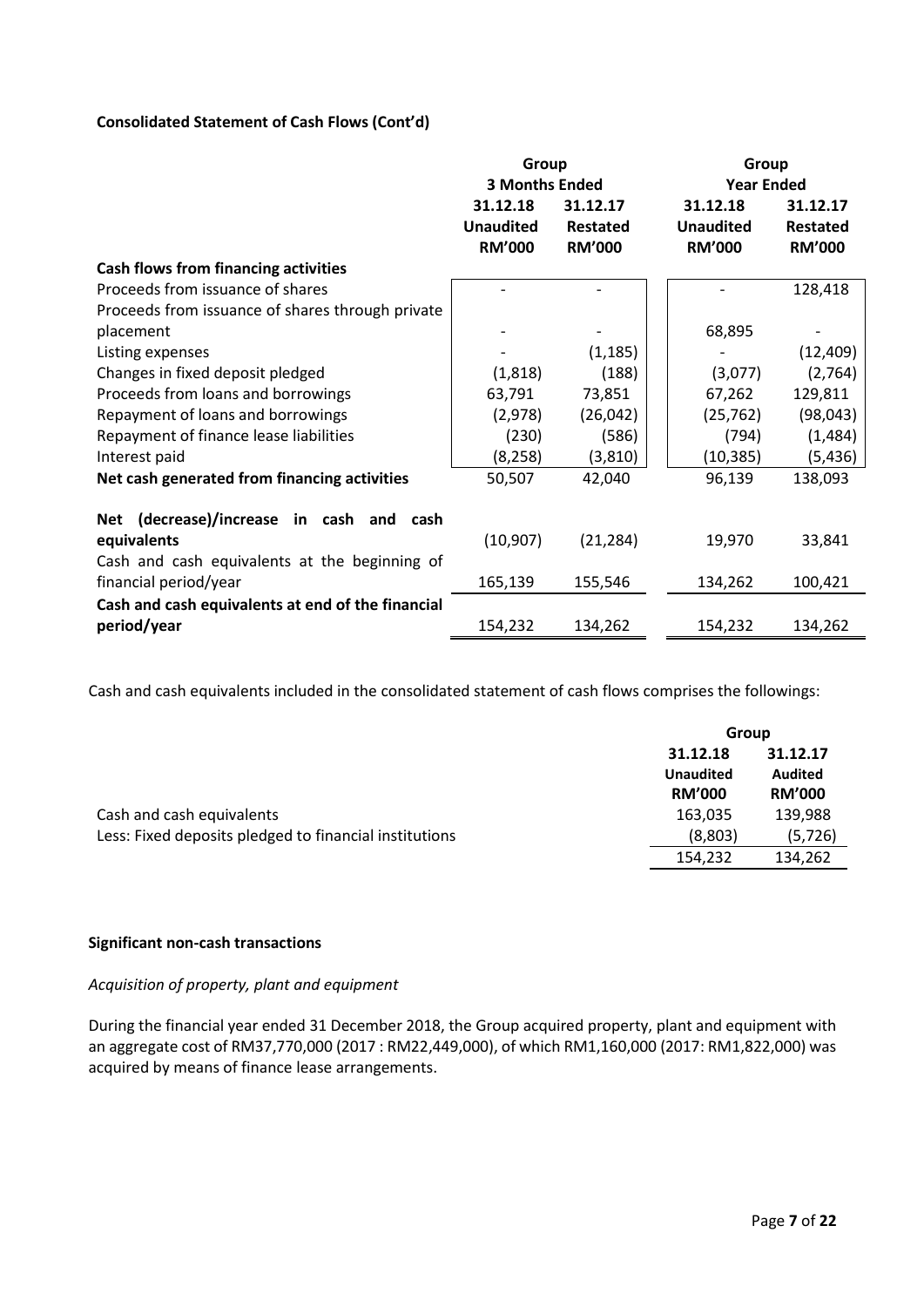**1(d)(i) A statement (for the issuer and group) showing either (i) all changes in equity or (ii) changes in equity other than those arising from capitalisation issues and distributions to shareholders, together with a comparative statement for the corresponding period of the immediately preceding financial year**

# **Consolidated Statement of Changes in Equity**

|                                                                                                                 |                                | <b>Merger</b>             | <b>Retained</b>           |                        | Non-<br>controlling        |                                      |
|-----------------------------------------------------------------------------------------------------------------|--------------------------------|---------------------------|---------------------------|------------------------|----------------------------|--------------------------------------|
| Group                                                                                                           | Share capital<br><b>RM'000</b> | reserves<br><b>RM'000</b> | earnings<br><b>RM'000</b> | Total<br><b>RM'000</b> | interests<br><b>RM'000</b> | <b>Total equity</b><br><b>RM'000</b> |
| At 1 January 2018, as previously reported<br>Impact of adopting IFRS Interpretations Committee                  | 168,346                        | 37,442                    | 80,494                    | 286,282                | 16,266                     | 302,548                              |
| Agenda Decision on IAS 23                                                                                       |                                |                           | (5,032)                   | (5,032)                | (557)                      | (5,589)                              |
| At 1 January 2018 (Restated)                                                                                    | 168,346                        | 37,442                    | 75,462                    | 281,250                | 15,709                     | 296,959                              |
| Issuance of ordinary shares through private placement<br>Profit for the period representing total comprehensive | 68,895                         |                           |                           | 68,895                 |                            | 68,895                               |
| income for the period                                                                                           |                                |                           | 50,179                    | 50,179                 | 9,930                      | 60,109                               |
| At 30 September 2018 (Restated)                                                                                 | 237,241                        | 37,442                    | 125,641                   | 400,324                | 25,639                     | 425,963                              |
| Loss for the period representing total comprehensive                                                            |                                |                           |                           |                        |                            |                                      |
| income for the period                                                                                           |                                |                           | (9, 258)                  | (9, 258)               | (1, 947)                   | (11,205)                             |
| At 31 December 2018                                                                                             | 237,241                        | 37,442                    | 116,383                   | 391,066                | 23,692                     | 414,758                              |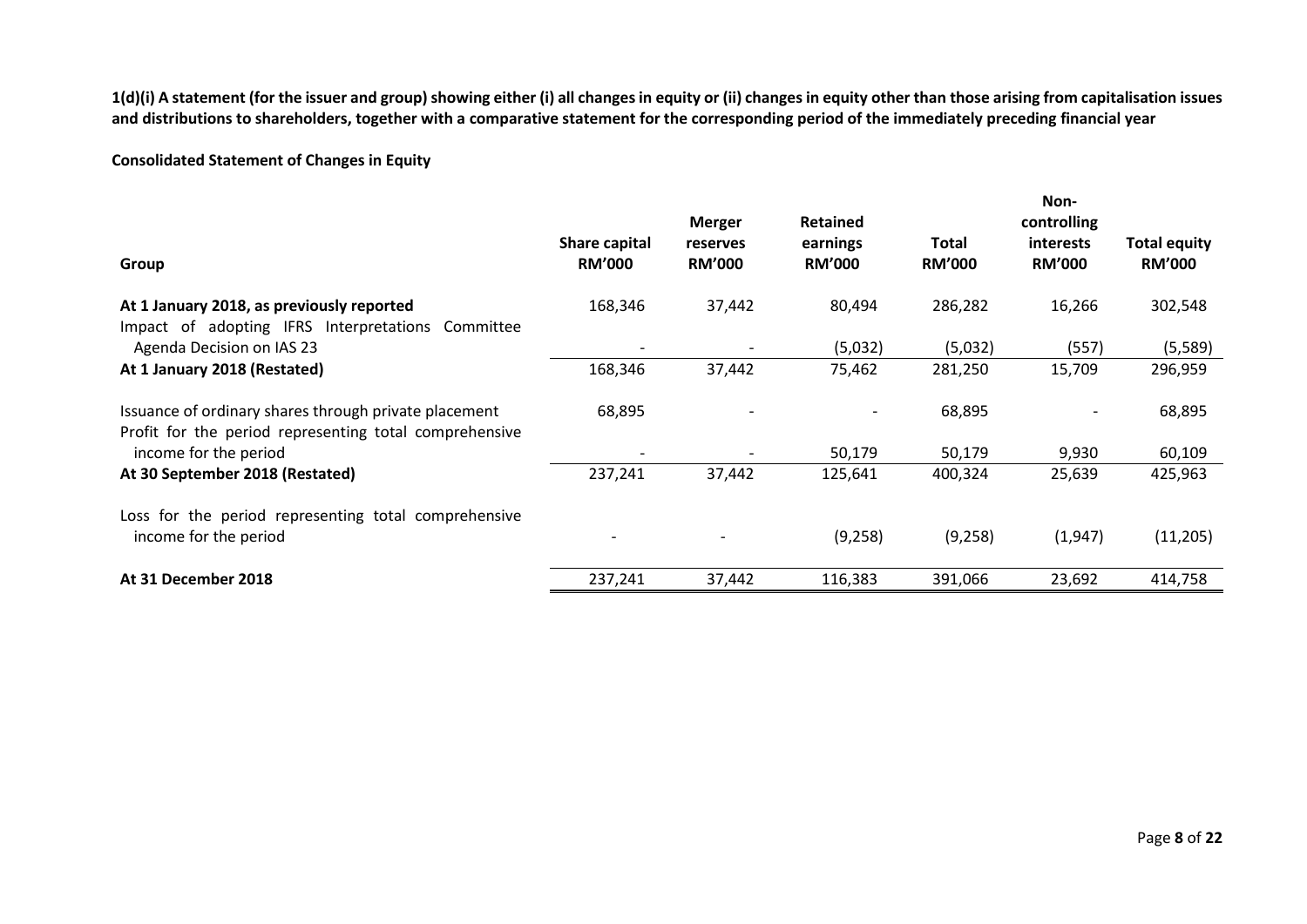# **Consolidated Statement of Changes in Equity (Cont'd)**

|                                             | (Accumulated                   |                                  |                           |                           |                               |                            |                                      |
|---------------------------------------------|--------------------------------|----------------------------------|---------------------------|---------------------------|-------------------------------|----------------------------|--------------------------------------|
|                                             |                                |                                  |                           | losses)/                  |                               | Non-                       |                                      |
|                                             |                                | Other                            | <b>Merger</b>             | <b>Retained</b>           |                               | controlling                |                                      |
| Group (Restated)                            | Share capital<br><b>RM'000</b> | <b>Reserves</b><br><b>RM'000</b> | reserves<br><b>RM'000</b> | earnings<br><b>RM'000</b> | <b>Total</b><br><b>RM'000</b> | interests<br><b>RM'000</b> | <b>Total equity</b><br><b>RM'000</b> |
|                                             |                                |                                  |                           |                           |                               |                            |                                      |
| 2017, as<br>previously<br>At $1$<br>January |                                |                                  |                           |                           |                               |                            |                                      |
| reported                                    | 46,272                         | 1,228                            | (1,674)                   | (4, 914)                  | 40,912                        | 3,378                      | 44,290                               |
| Impact of adopting IFRS Interpretations     |                                |                                  |                           |                           |                               |                            |                                      |
| Committee Agenda Decision on IAS 23         |                                |                                  |                           | (1,764)                   | (1,764)                       | (121)                      | (1,885)                              |
| At 1 January 2017 (Restated)                | 46,272                         | 1,228                            | (1,674)                   | (6, 678)                  | 39,148                        | 3,257                      | 42,405                               |
| Profit for the period representing total    |                                |                                  |                           |                           |                               |                            |                                      |
| comprehensive income for the period         |                                |                                  |                           | 43,441                    | 43,441                        | 8,135                      | 51,576                               |
| Issuance of New Shares pursuant to IPO      | 128,418                        |                                  |                           |                           | 128,418                       |                            | 128,418                              |
| Capitalisation of listing expenses          | (4, 193)                       |                                  |                           |                           | (4, 193)                      |                            | (4, 193)                             |
| Adjustment pursuant to restructuring        |                                |                                  |                           |                           |                               |                            |                                      |
| exercise                                    | (1,931)                        | (1, 228)                         | 39,116                    |                           | 35,957                        | $\overline{\phantom{a}}$   | 35,957                               |
| At 30 September 2017 (Restated)             | 168,566                        |                                  | 37,442                    | 36,763                    | 242,771                       | 11,392                     | 254,163                              |
| Profit for the period representing total    |                                |                                  |                           |                           |                               |                            |                                      |
| comprehensive income for the period         |                                |                                  |                           | 38,699                    | 38,699                        | 4,317                      | 43,016                               |
| Capitalisation of listing expenses          | (220)                          |                                  |                           |                           | (220)                         | $\overline{\phantom{a}}$   | (220)                                |
|                                             |                                |                                  |                           |                           |                               |                            |                                      |
| At 31 December 2017                         | 168,346                        |                                  | 37,442                    | 75,462                    | 281,250                       | 15,709                     | 296,959                              |
|                                             |                                |                                  |                           |                           |                               |                            |                                      |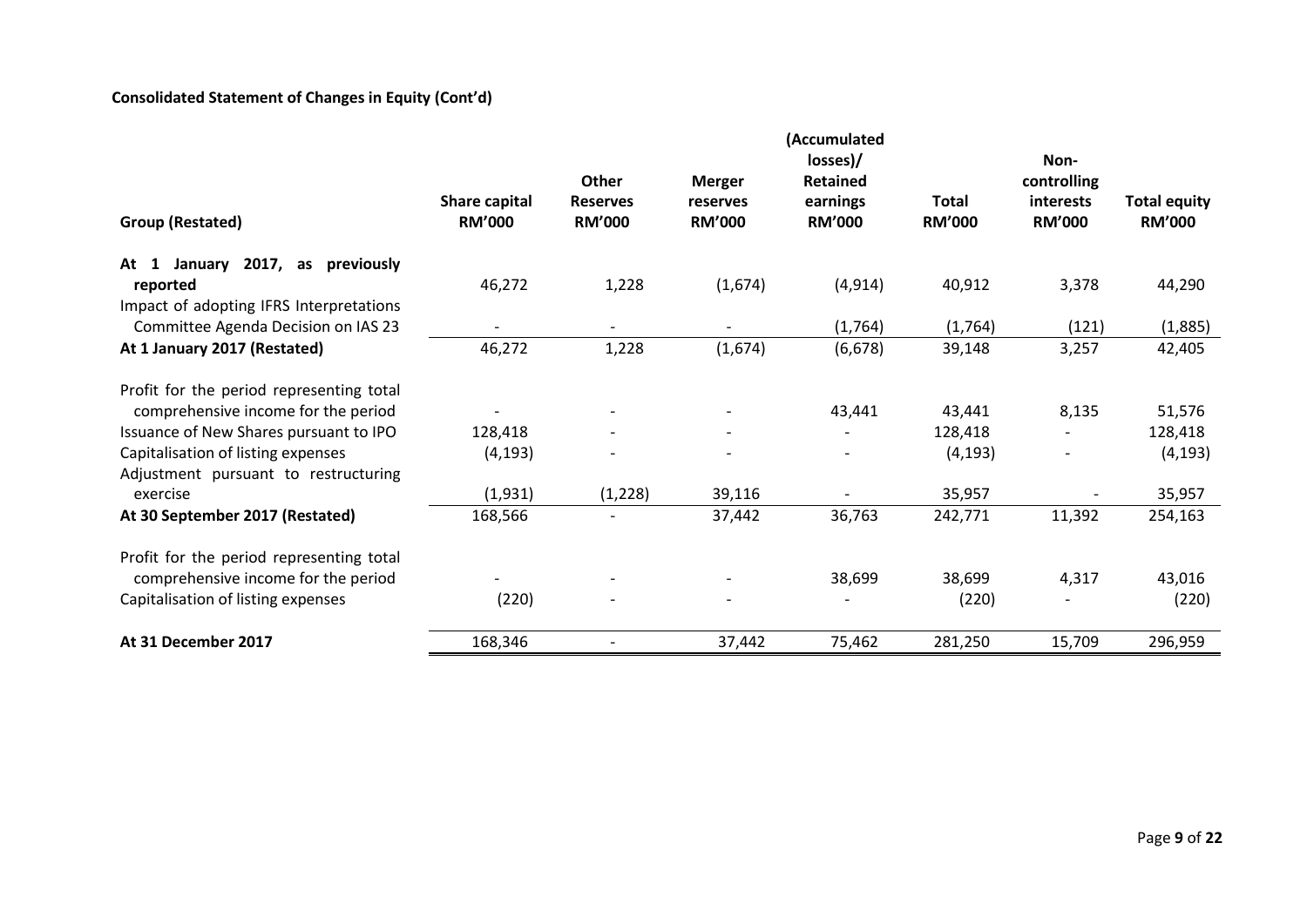# **Statement of Changes in Equity**

|                                                                            | Accumulated                           |                                |                                      |  |  |
|----------------------------------------------------------------------------|---------------------------------------|--------------------------------|--------------------------------------|--|--|
| Company                                                                    | <b>Share capital</b><br><b>RM'000</b> | <b>losses</b><br><b>RM'000</b> | <b>Total equity</b><br><b>RM'000</b> |  |  |
| At 1 January 2018                                                          | 168,346                               | (8,835)                        | 159,511                              |  |  |
| Issuance of ordinary shares through private placement                      | 68,895                                | $\overline{\phantom{0}}$       | 68,895                               |  |  |
| Loss for the period representing total comprehensive income for the period | $\overline{\phantom{0}}$              | (851)                          | (851)                                |  |  |
| At 30 September 2018                                                       | 237,241                               | (9,686)                        | 227,555                              |  |  |
| Loss for the period representing total comprehensive income for the period | $\overline{\phantom{0}}$              | (1,659)                        | (1,659)                              |  |  |
| At 31 December 2018                                                        | 237,241                               | (11, 345)                      | 225,896                              |  |  |

|                                                                            | Accumulated                    |                                |                                      |  |
|----------------------------------------------------------------------------|--------------------------------|--------------------------------|--------------------------------------|--|
| Company                                                                    | Share capital<br><b>RM'000</b> | <b>losses</b><br><b>RM'000</b> | <b>Total equity</b><br><b>RM'000</b> |  |
| At date of incorporation 22 December 2016                                  | $\overline{\phantom{a}}$       |                                | $\overline{\phantom{a}}$             |  |
| Issue of share for acquisition of subsidiaries                             | 44,341                         |                                | 44,341                               |  |
| Issuance of New Shares pursuant to IPO                                     | 128,418                        |                                | 128,418                              |  |
| Capitalisation of listing expenses                                         | (4, 193)                       |                                | (4, 193)                             |  |
| Loss for the period representing total comprehensive income for the period |                                | (7, 241)                       | (7, 241)                             |  |
| At 30 September 2017                                                       | 168,566                        | (7, 241)                       | 161,325                              |  |
| Capitalisation of listing expenses                                         | (220)                          |                                | (220)                                |  |
| Loss for the period representing total comprehensive income for the period |                                | (1, 594)                       | (1, 594)                             |  |
| At 31 December 2017                                                        | 168,346                        | (8,835)                        | 159,511                              |  |

\* Less than RM1,000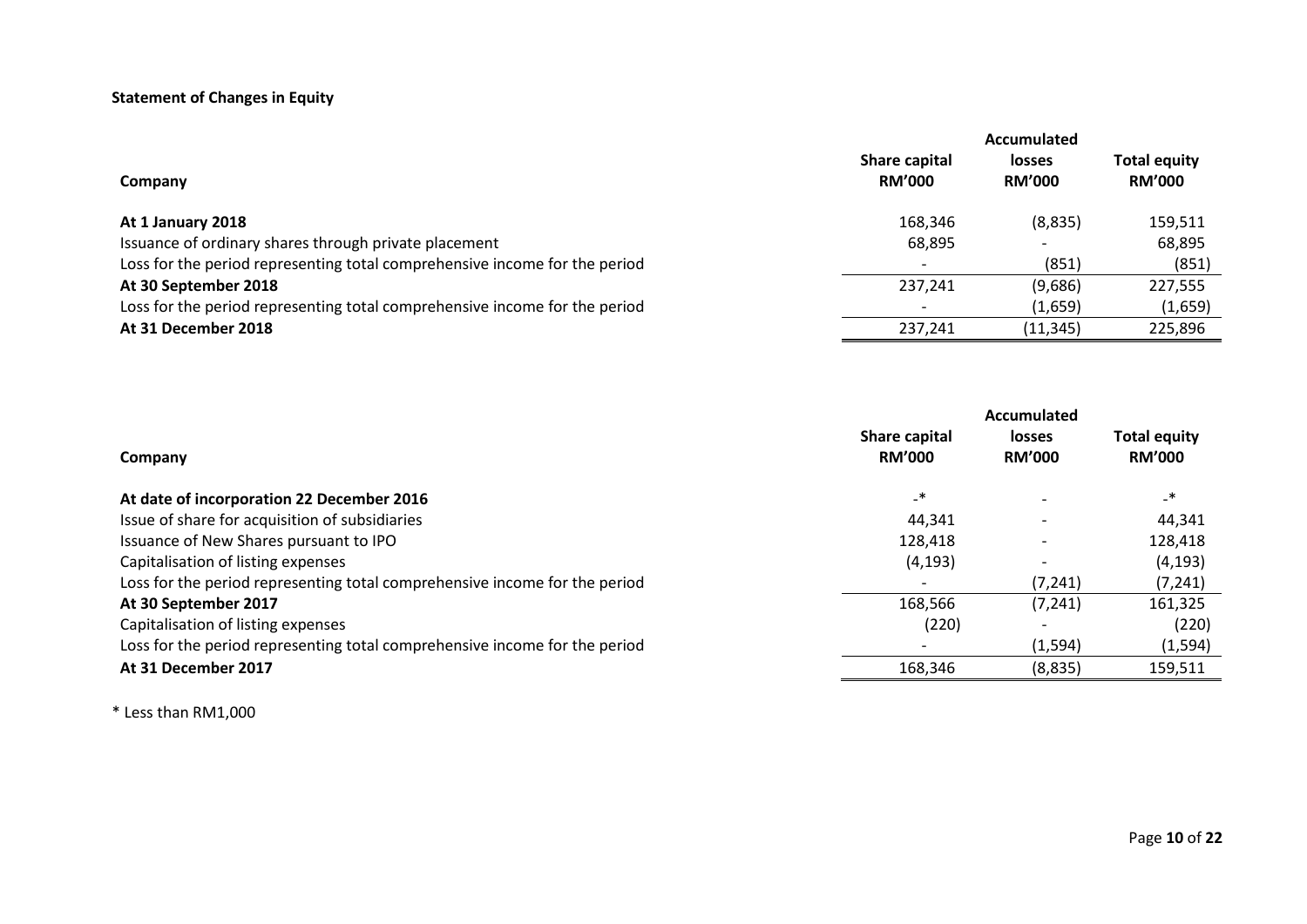**1(d)(ii) Details of any changes in the company's share capital arising from rights issue, bonus issue, share buy-backs, exercise of share options or warrants, conversion of other issues of equity securities, issue of shares for cash or as consideration for acquisition or for any other purpose since the end of the previous period reported on. State the number of shares that may be issued on conversion of all the outstanding convertibles, if any, against the total number of issued shares excluding treasury shares and subsidiary holdings of the issuer, as at the end of the current financial period reported on and as at the end of the corresponding period of the immediately preceding financial year. State also the number of shares held as treasury shares and the number of subsidiary holdings, if any, and the percentage of the aggregate number of treasury shares and subsidiary holdings held against the total number of shares outstanding in a class that is listed as at the end of the current financial period reported on and as at the end of the corresponding period of the immediately preceding financial year.**

#### **Share Capital – Ordinary Shares**

|                                                 | No. of issued<br>shares | <b>Issued and</b><br>paid-up capital<br><b>RM</b> |
|-------------------------------------------------|-------------------------|---------------------------------------------------|
| Balance as at 30 September 2018 and 31 December |                         |                                                   |
| 2018                                            | 963,617,900             | 237.240.944                                       |

As at 31 December 2018, the Company has a convertible loan due of an aggregate amount of USD\$11,000,000 ("**Convertible Loan**"), of which 50% of the Convertible Loan may be converted to approximately 21,094,857 new fully paid ordinary shares of the Company based on a fixed conversion price of S\$0.35 per share (assuming an exchange rate of US\$1: S\$1.3424). Further details on this Convertible Loan can be found in the Company's SGXNET announcement dated 20 May 2018. Save for the Convertible Loan, the Company did not have any other outstanding options and convertibles as at 31 December 2018. The Company did not have any outstanding options and convertibles as at 31 December 2017. There were no treasury shares and subsidiary holdings as at 31 December 2018 and 31 December 2017.

## **1(d)(iii) To show the total number of issued shares excluding treasury shares as at the end of the current financial period and as at the end of the immediately preceding year**

|         |  |  |                                                   | 31.12.18    | 31.12.17    |
|---------|--|--|---------------------------------------------------|-------------|-------------|
|         |  |  | Total number of issued shares (excluding treasury |             |             |
| shares) |  |  |                                                   | 963,617,900 | 866,617,900 |
|         |  |  |                                                   |             |             |

There were no treasury shares as at 31 December 2018 and 31 December 2017.

# **1(d)(iv) A statement showing all sales, transfers, cancellation and/or use of treasury shares as at the end of the current financial period reported on.**

Not applicable. There were no treasury shares during and as at the end of the current financial period reported on.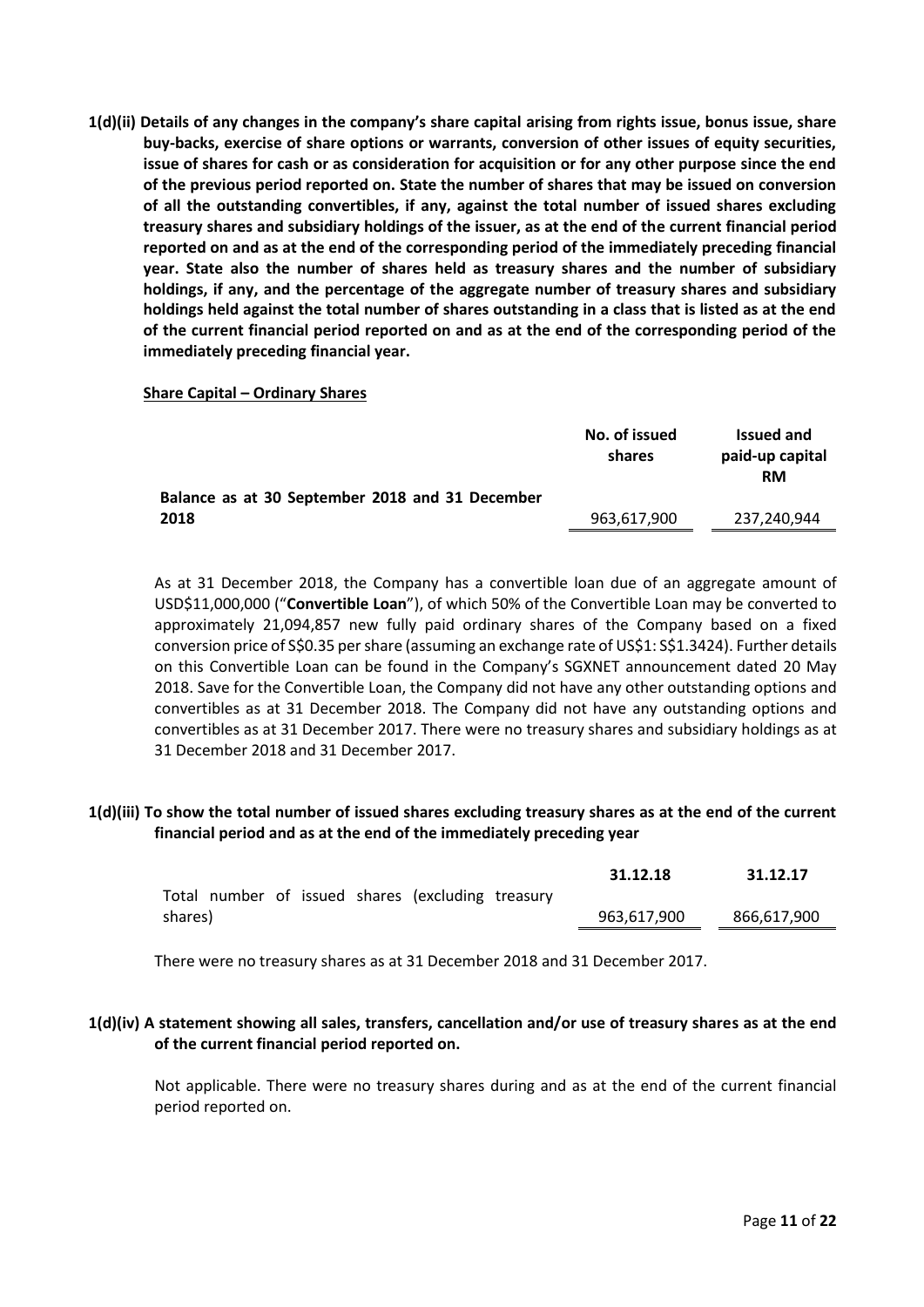# **1(d)(v) A statement showing all sales, transfers, cancellation and/or use of subsidiary holdings as at the end of the current financial period reported on.**

Not applicable. There were no subsidiary holdings during and as at the end of the current financial period reported on.

# **2. Whether the figures have been audited or reviewed, and in accordance with which auditing standard or practice**

The figures have not been audited or reviewed by the auditors of the Company.

**3. Where the figures have been audited or reviewed, the auditors' report (including any qualifications or emphasis of a matter)**

Not applicable.

# **4. Whether the same accounting policies and methods of computation as in the issuer's most recently audited annual financial statements have been applied**

Except as disclosed in paragraph 5 below, the accounting policies and methods of computation adopted in the financial statements for the current reporting period are consistent with those disclosed in the audited financial statements for the financial year ended 31 December 2017.

# **5. If there are any changes in the accounting policies and methods of computation, including any required by an accounting standard, what has changed, as well as the reasons for, and the effect of, the change**

In December 2017, the Accounting Standards Council ("ASC") issued the Singapore Financial Reporting Standards (International) (SFRS(I)s). Singapore-incorporated companies that have issued, or are in the process of issuing, equity or debt instruments for trading in a public market in Singapore, will apply SFRS(I)s with effect from annual periods beginning on or after 1 January 2018. The financial information of the Group for the year ended 31 December 2018 is prepared in accordance with SFRS(I)s.

In the previous financial year, the financial statements were prepared in accordance with Financial Reporting Standards in Singapore ("FRS"). The Group has applied SFRS(I) 1 with 1 January 2017 as the date of transition for the Group. The adoption of the new framework, SFRS(I)s, amendments to and interpretations of SFRS(I) does not result in changes to the Group's accounting policies and has no material effect on the amounts reported for current period or prior years.

## *Borrowing Costs Relating to Development Properties*

Arising from the Tentative Agenda Decision issued by the IFRS Interpretation Committee (IFRIC) relating to the capitalisation of borrowing costs for the construction of a residential multi-unit estate development where revenue is recognised over time, the Group has ceased capitalisation of borrowing costs on development properties. A summary of the retrospective adjustments is shown in the table below: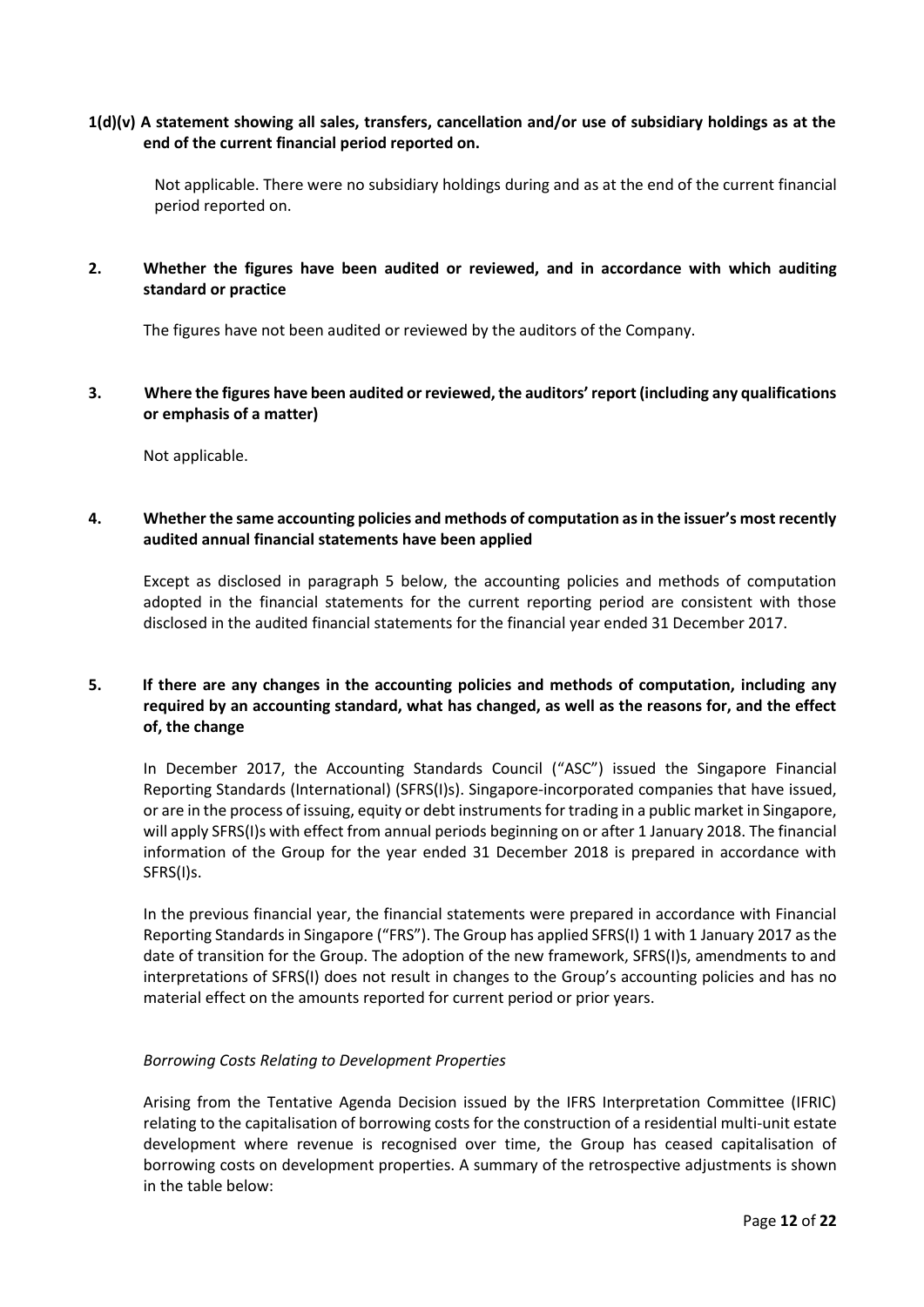### **Consolidated statements of financial position**

|                                       | 31 December   |                |  |
|---------------------------------------|---------------|----------------|--|
|                                       | 2017          | 1 January 2017 |  |
|                                       | <b>RM'000</b> | <b>RM'000</b>  |  |
| Increase in deferred tax assets       | 884           | 404            |  |
| Decrease in development properties    | (7, 353)      | (2,480)        |  |
| Decrease in deferred tax liabilities  | (880)         | (191)          |  |
| Decrease in reserves                  | (5,032)       | (1,764)        |  |
| Decrease in non-controlling interests | (557)         | (121)          |  |

#### **Consolidated Income statement**

|                                                              | 3 Months<br>ended 31<br>December 2017<br><b>RM'000</b> | Year ended 31<br>December 2017<br><b>RM'000</b> |
|--------------------------------------------------------------|--------------------------------------------------------|-------------------------------------------------|
| Increase in cost of sales                                    | 3,889                                                  | 3,889                                           |
| Increase in finance cost                                     | 984                                                    | 984                                             |
| Decrease in tax expense                                      | (1, 169)                                               | (1, 169)                                        |
| Decrease in profit attributable to non-controlling interests | (3,268)                                                | (3, 268)                                        |
| Decrease profit attributable to owners of the Company        | (436)                                                  | (436)                                           |
| Decrease in basic earnings per share (cents)                 | (0.43)                                                 | (0.42)                                          |

# **6. Earnings per ordinary share of the group for the current period reported on and the corresponding period of the immediately preceding financial year, after deducting any provision for preference dividends**

|                                                                                                                                      | Group<br><b>3 Months Ended</b>                                   |         | Group<br><b>Year Ended</b> |                      |  |
|--------------------------------------------------------------------------------------------------------------------------------------|------------------------------------------------------------------|---------|----------------------------|----------------------|--|
|                                                                                                                                      | 31.12.18<br>31.12.18<br>31.12.17<br><b>Unaudited</b><br>Restated |         | <b>Unaudited</b>           | 31.12.17<br>Restated |  |
| (Loss)/Profit attributable to equity holders<br>of the Company (RM'000)                                                              | (9, 258)                                                         | 38,699  | 40,921                     | 82,140               |  |
| number of ordinary<br>Weighted average<br>shares $(′000)$ <sup><math>(1)</math></sup><br>Basic and diluted (loss)/earnings per share | 926,147                                                          | 767,878 | 926,147                    | 767,878              |  |
| $(RM cents)^{(2)(3)}$                                                                                                                | (1.00)                                                           | 5.04    | 4.42                       | 10.70                |  |

Notes:

- 1) (Loss)/earnings per share for the current financial period has been computed based on share capital of 926,146,667 shares. For comparative purposes, the earnings per share for the corresponding period of the immediately preceding financial year has been computed based on share capital of 767,877,736 shares assuming the Restructuring Exercise has been completed as at 1 January 2017.
- 2) The basic and diluted earnings per share for the 3 months and full year periods ended 31 December 2017 are the same as the Company did not have any potentially dilutive instruments as at 31 December 2017.
- 3) The diluted (loss)/earnings per share for the 3 months and full year periods ended 31 December 2018 is the same as the basic (loss)/earnings per share assuming that no potential ordinary shares are to be issued under the Convertible Loan as the conversion price is higher than the prevailing market price as at 31 December 2018.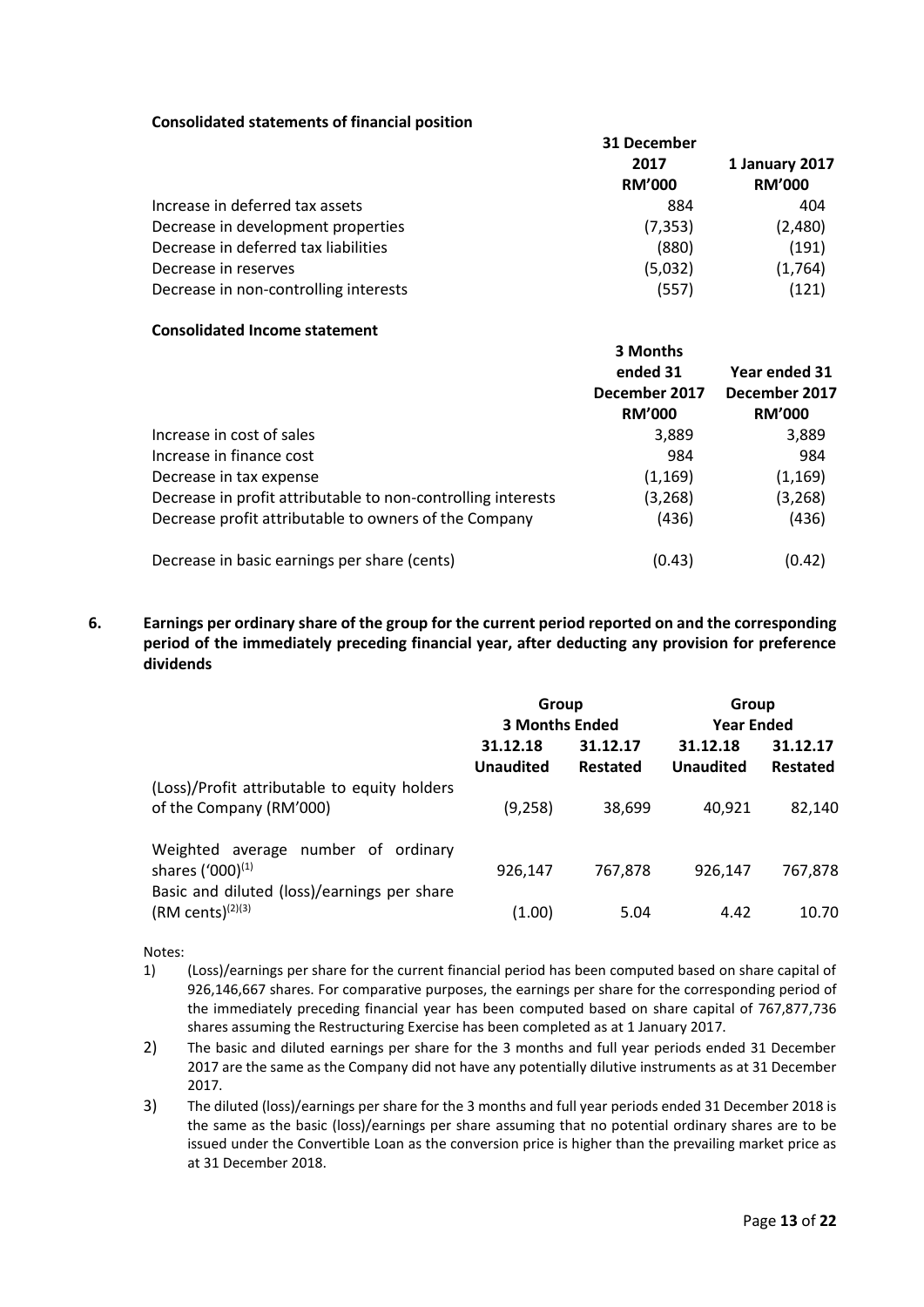**7. Net asset value (for the issuer and group) per ordinary share based on the total number of issued shares excluding treasury shares of the issuer at the end of the**

# **(a) Current period reported on; and**

**(b) Immediately preceding financial year**

|                                           | Group                |                 | Company          |                 |  |
|-------------------------------------------|----------------------|-----------------|------------------|-----------------|--|
|                                           | 31.12.18<br>31.12.17 |                 | 31.12.18         | 31.12.17        |  |
|                                           | <b>Unaudited</b>     | <b>Restated</b> | <b>Unaudited</b> | <b>Restated</b> |  |
| Net asset value (RM'000)                  | 391,066              | 281,250         | 225,896          | 159,511         |  |
| Number of ordinary shares in issue ('000) | 963,618              | 866,618         | 963,618          | 866,618         |  |
| Net asset value per ordinary share (RM    |                      |                 |                  |                 |  |
| cents)                                    | 40.58                | 32.45           | 23.44            | 18.41           |  |

- **8. A review of the performance of the group, to the extent necessary for a reasonable understanding of the group's business. The review must discuss:-**
	- **(a) any significant factors that affected the turnover, costs, and earnings of the group for the current financial period reported on, including (where applicable) seasonal or cyclical factors; and**

**Review for the performance of the Group for the full year ended 31 December 2018 ("FY2018") as compared to the previous year ended 31 December 2017 ("FY2017").**

# **Consolidated Statement of Comprehensive Income FY2018 compared to FY2017**

(i) Revenue

The Group recorded revenue of RM569.97 million for FY2018, an increase of 26% as compared to FY2017. Revenue was contributed mainly by the completion of Tri Pinnacle project and further progress of construction at our three on-going projects, Vervéa, Beacon and Vertu Resorts.

(ii) Cost of sales

Cost of sales increased by 62% to RM447.54 million for FY2018 as a result of the completion of Tri Pinnacle project and on-going construction activities for Vervéa, Beacon and Vertu Resorts projects. Deferred income on housing quotas are amortised to profit or loss based on the progress of construction of the Tri Pinnacle project. In Q4 FY2018, enhancements were made facilities located at both Tri Pinnacle and Vervea and these have added to cost of sales.

(iii) Other income

Other income increased to RM8.44 million for FY2018. This is mainly due to an increase in project management fees income of RM4.73 million, unrealised foreign exchange translation gain from fixed deposits placed of RM1.08 million and forfeiture income of RM1.11 million.

(iv) Selling and distribution expenses

Selling and distribution expenses decreased by 18% to RM11.45 million in FY2018 mainly due to the scaling down of marketing and promotional activities consistent with subdued market sentiments during second half of FY2018.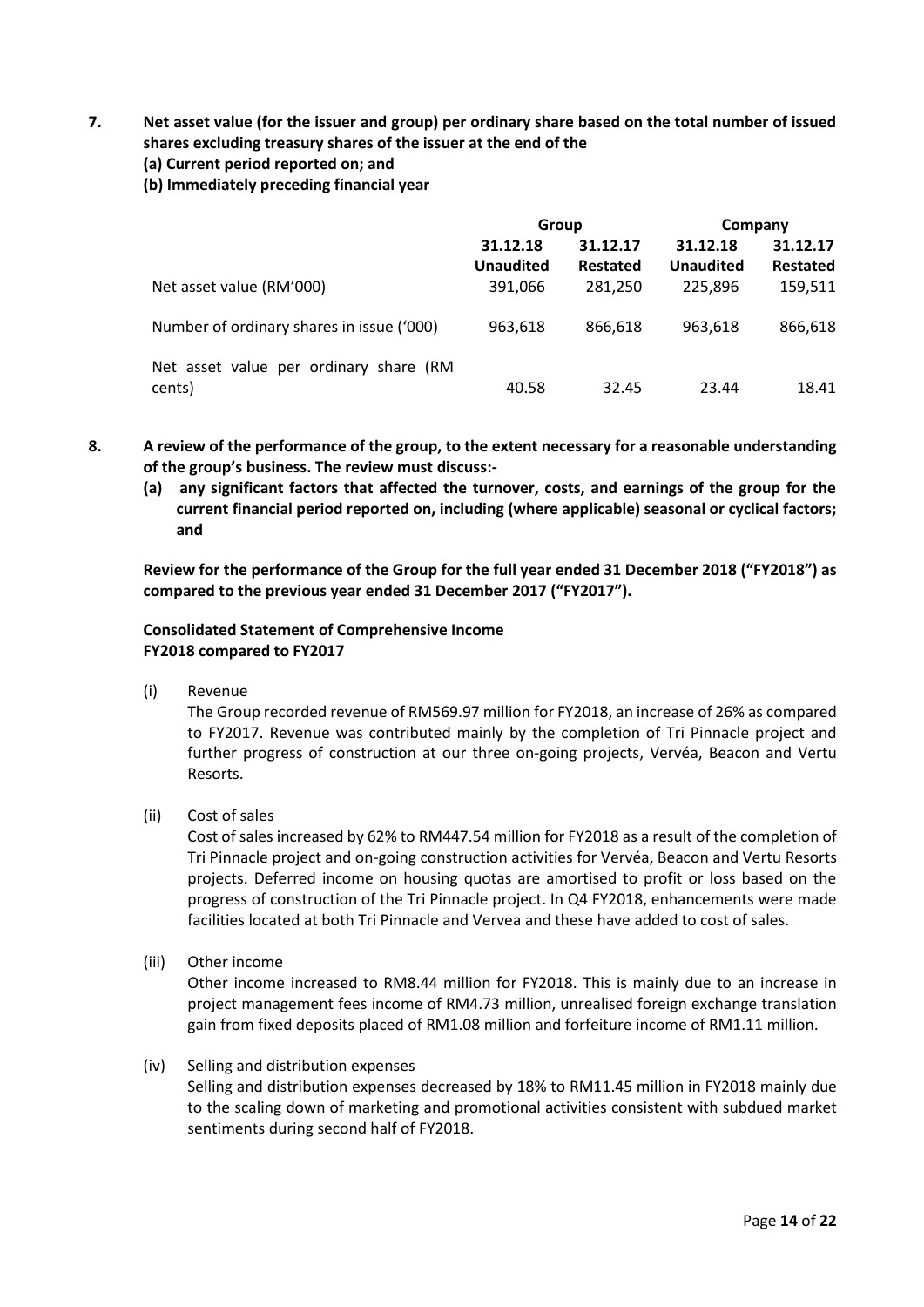## (v) Other expenses

Other expenses decreased in FY2018 due to lower unrealised foreign exchange translation loss from the weakening of RM against the USD & SGD.

#### (vi) Finance costs

Finance costs increased by 178% to RM7.81 million in FY2018 mainly due to the charging out of borrowing costs incurred on development properties which were previously capitalised, as explained in Note 5. In addition, the drawdown of convertible loan during Q4 FY2018, resulted in the increase in finance cost of RM0.60 million, offset against the decrease in interest incurred on revolving credit as the Group had fully settled its revolving credit facility in Q3 FY2017.

#### (vii) Share of results of associates

The share of profit of associates increased to RM0.22 million in FY2018 mainly due to the capitalisation of financing cost incurred by the associate in funding the construction of its regional integrated shopping centre in FY2018.

#### (viii) Tax expense

In FY2018, lower tax expense incurred is in line with the lower taxable profits of the Group.

# **(b) any material factors that affected the cash flow, working capital, assets or liabilities of the group during the current financial period reported on**

#### **Consolidated Statement of Financial Position**

(i) Non-current assets

The Group's non-current assets increased by RM42.06 million from RM146.14 million in FY2017 to RM188.20 million in FY2018, primarily due to the following:-

- increase in property, plant and equipment of RM31.27 million mainly due to additional RM37.77 million capital investment attributable to the construction of a carpark and conventional hall, offset against depreciation charge of RM6.44 million;
- additional capital injection of RM4.50 million into associate, Bandar Cassia Properties (SC) Sdn. Bhd. and RM16.56 million into associate, Global Vision Logistics Sdn. Bhd. and profit of RM0.22 million from investment in associates; offset against
- decrease in land rights of by RM7.59 million due to the utilisation of rights to acquire the freehold land situated in Batu Kawan from Penang Development Corporation;
- decrease in deferred tax assets of RM2.88 million from the reversal of deferred tax assets recognised on unrealised profits.

## (ii) Current assets

The Group's current assets increased by RM142.24 million from RM611.19 million in FY2017 to RM753.43 million in FY2018, primarily due to the followings:

- increase in trade and other receivables of RM106.73 million mainly from the deposit paid for purchase of land for HH Park Residence of RM53.19 million and the increase in trade receivables contributed by increase in progress billings for on-going projects;
- increase in development properties of RM73.62 million from development costs incurred for the on-going projects and the purchase of development land for Aspen Vision City and land acquired from Tropicana Kajang Hill Sdn. Bhd.;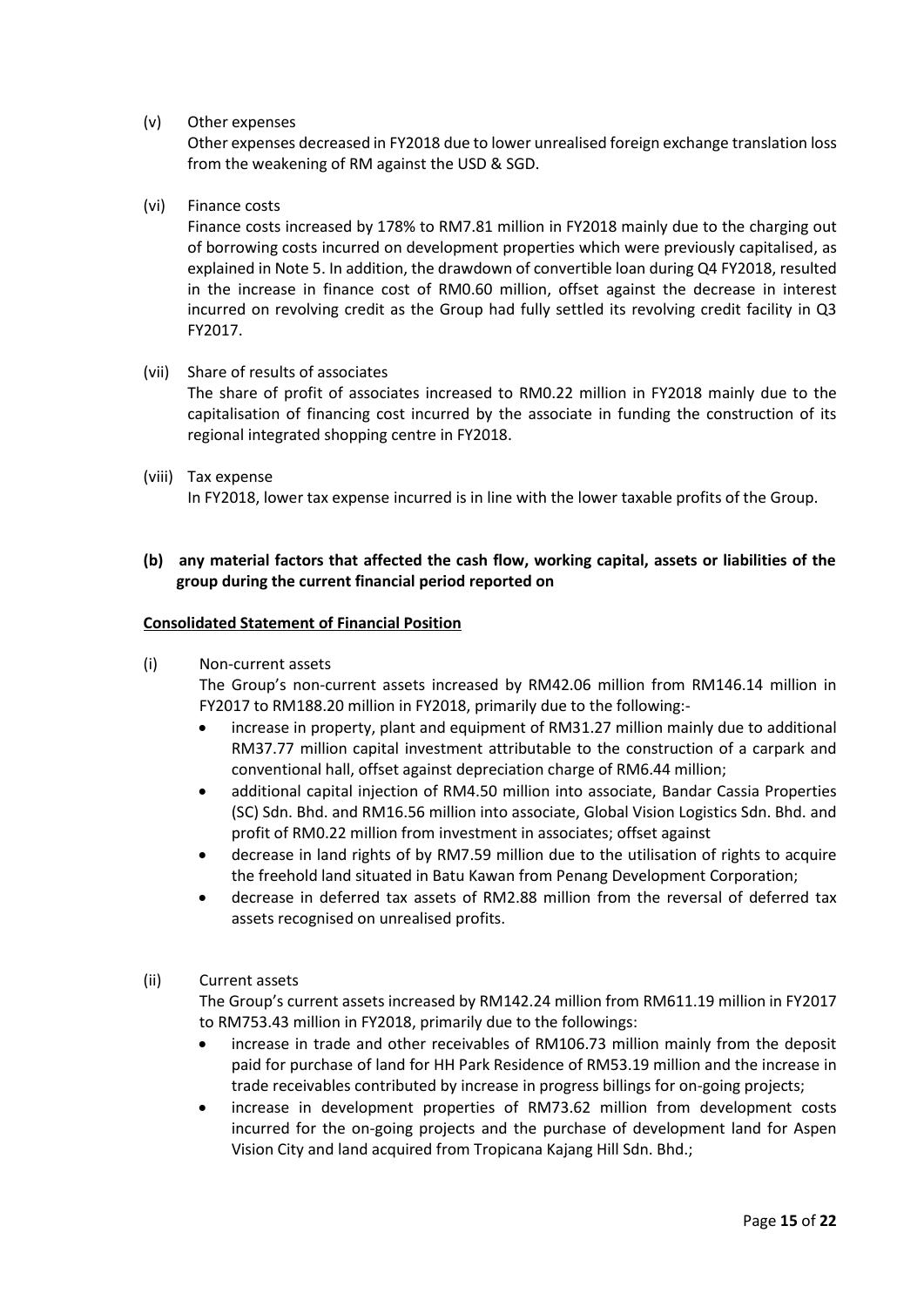- increase in cash and cash equivalents of RM23.05 million due to proceeds from private placement of RM68.90 million, offset against the repayment of loans and borrowings and the acquisition of property, plant and equipment;
- increase in contract assets amounting to RM20.94 million from the increase in cost incurred and profits recognised for Tri Pinnacle and Vertu projects which exceeded progress billings; offset against
- decrease in inventories of RM82.10 million from the completion of sale of housing quota for Tri Pinnacle project.

# (iii) Current liabilities

The Group's current liabilities increased by RM73.44 million from RM326.78 million in FY2017 to RM400.22 million in FY2018, primarily due to the followings:

- increase in trade and other payables of RM93.74 million due to amount owing to contractors for completed and on-going development projects; offset against
- decrease in contract liabilities for Vervéa project amounting to RM13.37 million. Contract liabilities represent the progress billings in excess of the cost incurred and profits recognised;
- decrease in current tax liabilities of RM4.30 million due to tax paid during the year;
- decrease in loans and borrowings of RM2.64 million due to repayment.

## (iv) Non-current liabilities

The Group's non-current liabilities decreased by RM6.93 million from RM133.59 million in FY2017 to RM126.66 million in FY2018, primarily due to the following:-

- increase in loans and borrowings of RM44.50 million mainly due to the drawdown of convertible loan; offset against
- decrease in deferred income of RM48.57 million, which is due to the amount of housing quota amortised to income statement due to completion of construction for Tri Pinnacle project and the reclassification of balance deferred income to inventories; and
- decrease in deferred tax liabilities of RM2.87 million mainly attributable to temporary differences on land rights.

The Group has a positive working capital of RM353.21 million as at 31 December 2018.

## **Consolidated Statement of Cash Flows**

The Group recorded net cash outflow from operating activities of RM21.06 million in FY2018, which comprised operating cash inflows after working capital changes of RM22.70 million, net tax payments of RM43.76 million. The net cash outflow from operations was mainly due to the higher tax paid during the year.

Net cash used in investing activities amounted to RM55.11 million mainly from the acquisition of property, plant and equipment of RM36.61 million and the additional investment in associates, both Global Vision Logistics Sdn. Bhd. and Bandar Cassia Properties Sdn. Bhd. of RM21.06 million, offset against interest received of RM2.55 million.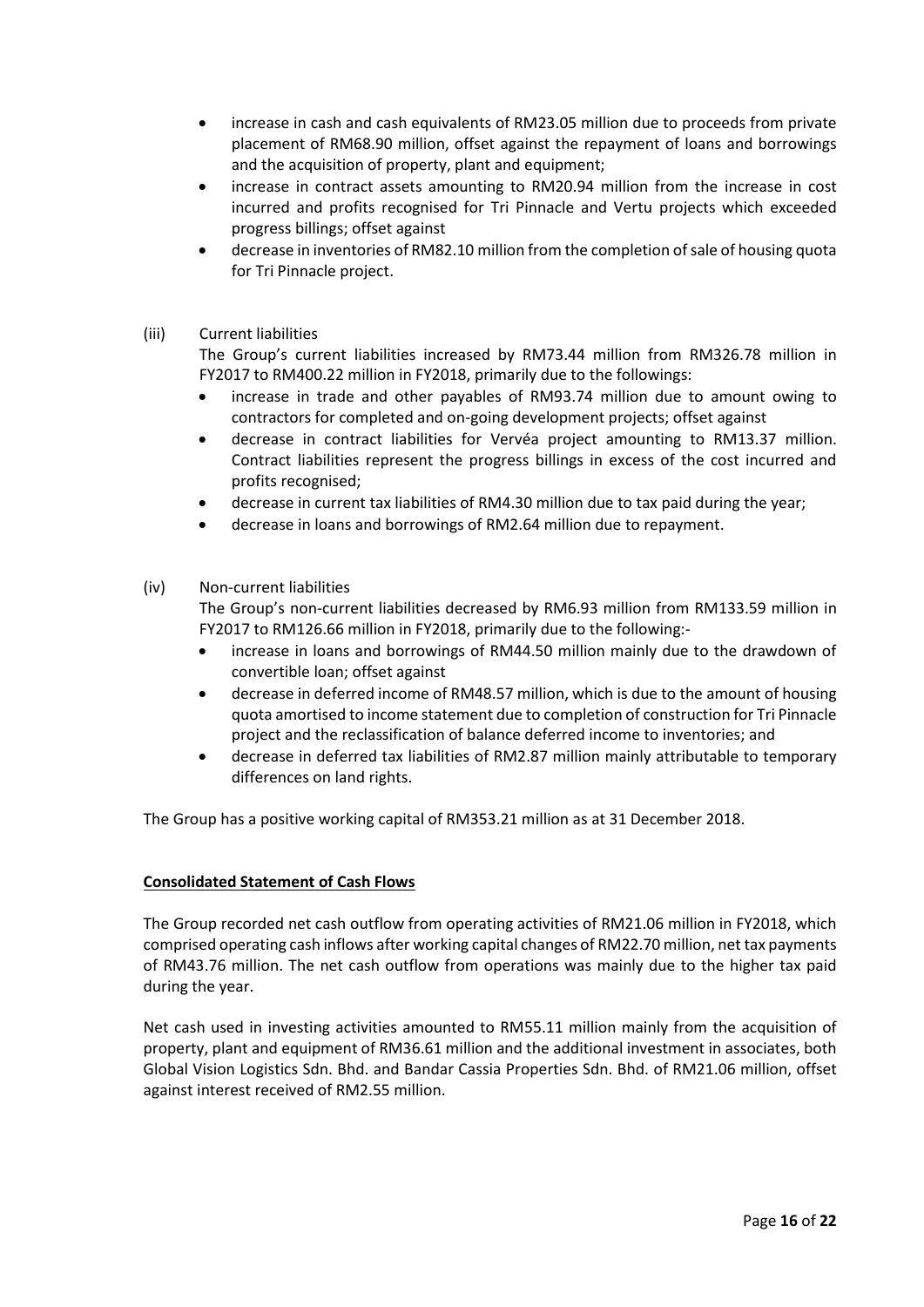Net cash inflow from financing activities amounted to RM96.14 million being proceeds from private placement of RM68.90 million, drawdown of loan of RM67.26 million which was utilised for property development activities, offset against the repayment of loans and borrowings and finance lease liabilities of RM26.56 million, interest paid on loans and borrowings of RM10.39 million and additional fixed deposit pledged to financial institutions of RM3.07 million.

# **9. Where a forecast, or a prospect statement, has been previously disclosed to shareholders, any variance between it and the actual results**

As disclosed in the dividend policy announcement dated 7 September 2017, the Company will declare annual dividends, including interim dividends, of not less than 20% of the Company's consolidated profit after tax and non-controlling interest, excluding non-recurring, one-off and exceptional items, in respect of any financial year commencing financial year ending 31 December 2018 to its shareholders, subject to inter alia the Company's retained earnings, financial position, capital expenditure requirements, future expansion, investment plans, approval from lenders and other relevant factors. However, with the challenging global and domestic economy, increased cost of living and oversupply in the residential property segment, the management sees the soft property market as increased opportunities to acquire prime land bank as well as explore joint ventures with landowners as the land valuation for such development have become much more reasonable. In view of this, the management plans to conserve cash to take advantage of such opportunities. As such, the Board has decided that no dividend will be declared or recommended for the financial year ended 31 December 2018. However, the dividend policy remains in place. The Board may declare the payment of dividends when the property market conditions improve and are more favourable.

# **10. A commentary at the date of the announcement of the significant trends and competitive conditions of the industry in which the group operates and any known factors or events that may affect the group in the next reporting period and the next 12 months.**

As the initial optimism post-14<sup>th</sup> General Election wears off, consumer confidence in Malaysia decrease 9 points to 118 points in Q4 FY2018. The government's introduction of new policies and incentives such as the National Housing Policy 2.0 and Property Crowdfunding Platform targeted towards the property market has increased market enquiries, but the wait-and-see attitude and persistent challenges faced by buyers in securing housing loans continue to affect the property market.

In view of the prevailing soft property market, the Group shall focus on the timely completion of its on-going residential developments, namely Vertu Resort and Beacon SOHO. At the same time, the Group will continue to embark on various marketing campaigns, introduce attractive sales packages for buyers as well as enter into collaborative strategic partnerships to drive sales performance.

In Q4 FY2018 and Q1 FY2019, the Group has successfully achieved vacant possession and handed over its maiden residential project and maiden commercial project, Tri Pinnacle and Vervéa, respectively.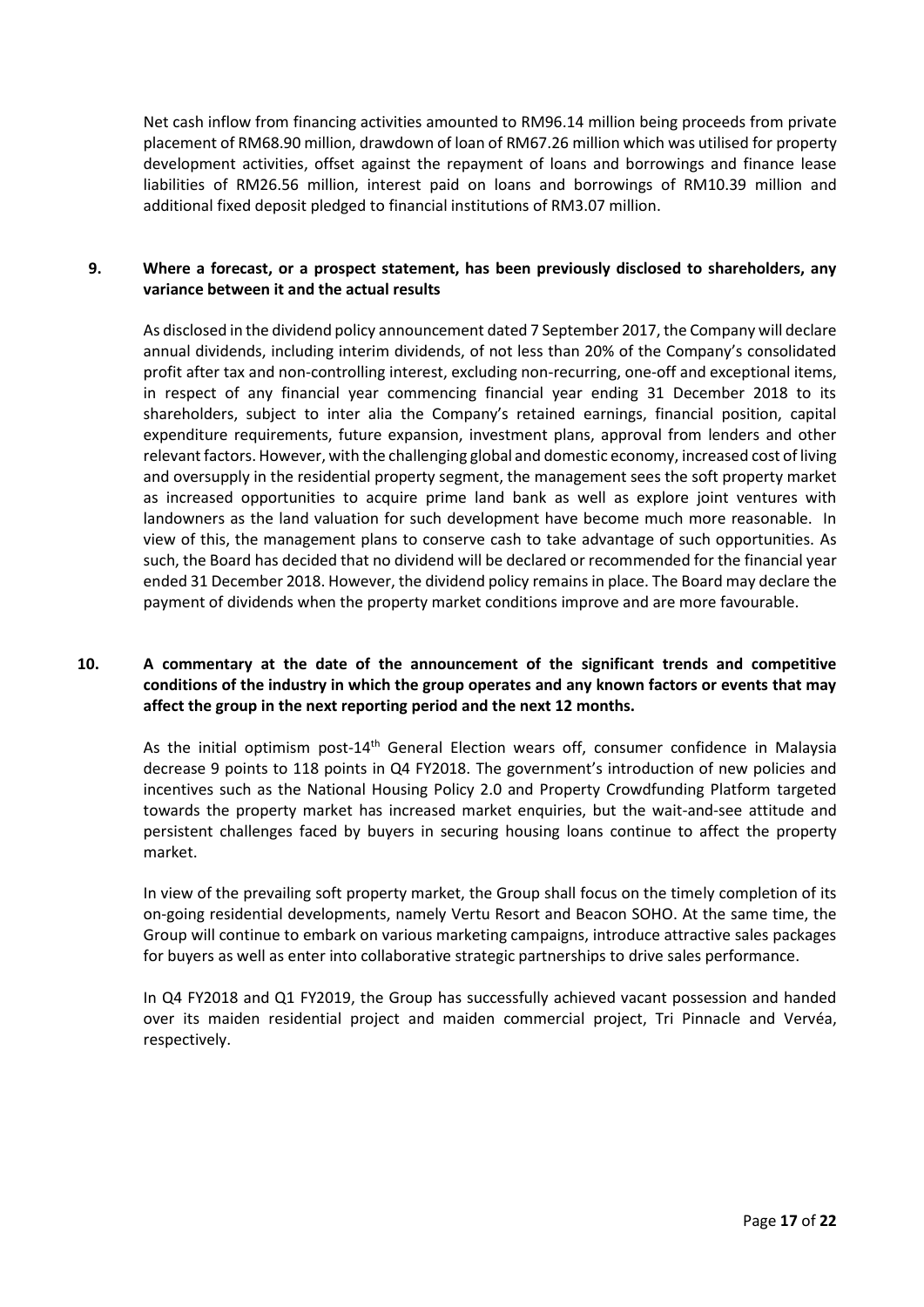Moving forward, the Group will continue to focus on market-driven products and unlock the value of its land bank at strategic locations across the Northern Region of Malaysia, especially its flagship development Aspen Vision City ("AVC") at Batu Kawan, a joint development by the Group and IKEA Southeast Asia. The IKEA Store in AVC will open for business on 14 March 2019. The resultant traffic, vibrancy and publicity generated is expected to enhance the values of the residential and commercial properties in AVC. Simultaneously, with the momentum of the opening of the IKEA Store, the Group will be launching two new residential projects in AVC. These two affordably priced projects, targeted towards first home owners and upgraders, will provide additional alternatives for residents to choose from, whether their preference is landed properties or executive apartment but with co-working space and social kitchen facilities provided. By adopting a strategic and prudent approach, the Group will continue to focus on developing quality properties at affordable prices.

## **11. Dividend**

# **(a) Current Financial Period Reported On: Any dividend declared for the current financial period reported on?**

No dividend was declared for the current financial period reported on.

# **(b) Corresponding Period of the Immediately Preceding Financial Year: Any dividend declared for the corresponding period of the immediately preceding financial year?**

No dividend was declared for the corresponding period of the immediately preceding financial year.

## **(c) Date payable:**

Not applicable.

## **(d) Books closure date:**

Not applicable.

# **12. If no dividend has been declared/recommended, a statement to that effect and the reason(s) for the decision.**

With the challenging global and domestic economy, increased cost of living and overhang in the residential property segment, the management sees the soft property market as increased opportunities to acquire prime land bank as well as explore joint ventures with landowners as the land valuation for such development have become much more reasonable. In view of this, the management plan to conserve cash to take advantage of such opportunities. As such, no dividend has been declared or recommended for the financial year ended 31 December 2018. However, the dividend policy remains in place. The Board may declare the payment of dividends when the property market conditions improve and are more favourable.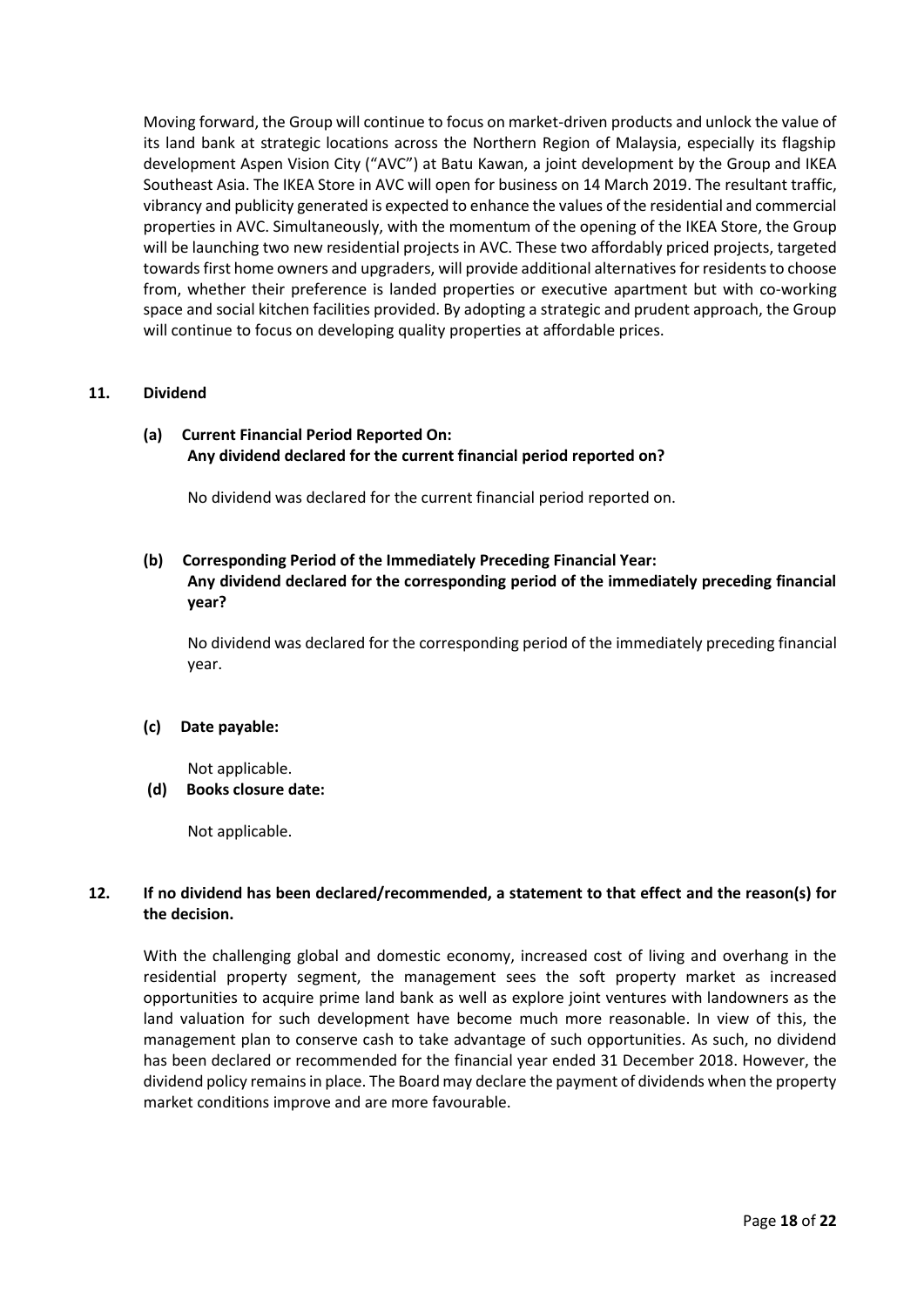# **13. If the group has obtained a general mandate from shareholders for interested person transactions ("IPT"), the aggregate value of such transactions as required under Rule 920(1)(a)(ii). If no IPT mandate has been obtained, a statement to that effect.**

The Group does not have an existing general mandate from shareholders for IPT.

As announced on 9 March 2018, a subsidiary of the Group, Aspen Vision Builders Sdn. Bhd. ("AVB") has sold a property unit of Beacon Executive Suites to Trade Empire Sdn. Bhd. ("Trade Empire") at RM627,950. Trade Empire is held 60% by Mr. Lee Peng Cheong, an Executive Director of AVB and the remaining 40% is held by Datin Lee Ke Sin, the spouse of Dato' Murly Manokharan, the Group's Executive Director, President and Group Chief Executive Officer.

Other than the interested person transactions as disclosed above and on pages 196 to 201 of the Offer Document, there are no IPTs exceeding S\$100,000 and above during the financial period under review.

#### **14. Use of IPO proceeds**

The Company refers to the net proceeds amounting to S\$36.72 million (excluding listing expenses of approximately S\$3.13 million) raised from the IPO on the Catalist of the SGX-ST on 28 July 2017. As at the date of this announcement, the status on the use of the IPO net proceeds is as follow:

| Use of IPO Net Proceeds                           | Amount<br>allocated | Amount<br>utilised | <b>Balance</b> |
|---------------------------------------------------|---------------------|--------------------|----------------|
|                                                   | S\$'000             | S\$'000            | S\$'000        |
| Acquisition of land banks and future developments | 25,000              | $(25,000)^{(1)}$   | ٠              |
| Repayment of bank borrowings from CIMB Islamic    |                     |                    |                |
| <b>Bank Berhad</b>                                | 2.000               | (2,000)            | ۰              |
| Working capital                                   | 9.720               | $(9,720)^{(2)}$    | -              |
| <b>Total</b>                                      | 36,720              | (36, 720)          | ۰              |

Notes:

- (1) S\$6.28 million utilised for the payment of 80% of Parcel 4 land purchase price and the development of a regional integrated shopping centre by an associate, Bandar Cassia Properties Sdn Bhd, S\$6.59 million for the payment of 20% of Parcel 5 land purchase price by subsidiary, Aspen Vision City Sdn Bhd as announced on 30 August 2017, S\$2.13 million for the payment of 10% deposit for purchase of the freehold land located in Semenyih by a subsidiary, Aspen Vision Development (Central) Sdn Bhd as announced on 28 September 2017, S\$7.16 million for the purchase of 3 pieces of leasehold industrial land by an associate, Global Vision Logistics Sdn. Bhd. as announced on 13 June 2018 and 25 July 2018 and S\$2.84 million for payment of planning stage expenses for the Beacon and HH Residence projects. The exchange rate as at 2 August 2017 of RM3.1520: S\$1.00 is used for the above compilation.
- (2) S\$9.72 million utilised for working capital consist of payroll payment of S\$1.35 million, tax payment of S\$6.84 million, repayment of revolving credit interest amounting to S\$0.09 million and S\$1.44 million for general operational and administrative expenses. The exchange rate as at 2 August 2017 of RM3.1520: S\$1.00 is used for the above compilation.

The above utilisations are in accordance with the intended use of the IPO net proceeds and percentage allocated, as stated in the Offer Document.

The Board will continue to update in periodic announcements on the utilisation of the balance of the proceeds from the IPO as and when the proceeds are materially disbursed and provide a status report on such use in its annual report and its quarterly and full year financial results announcements.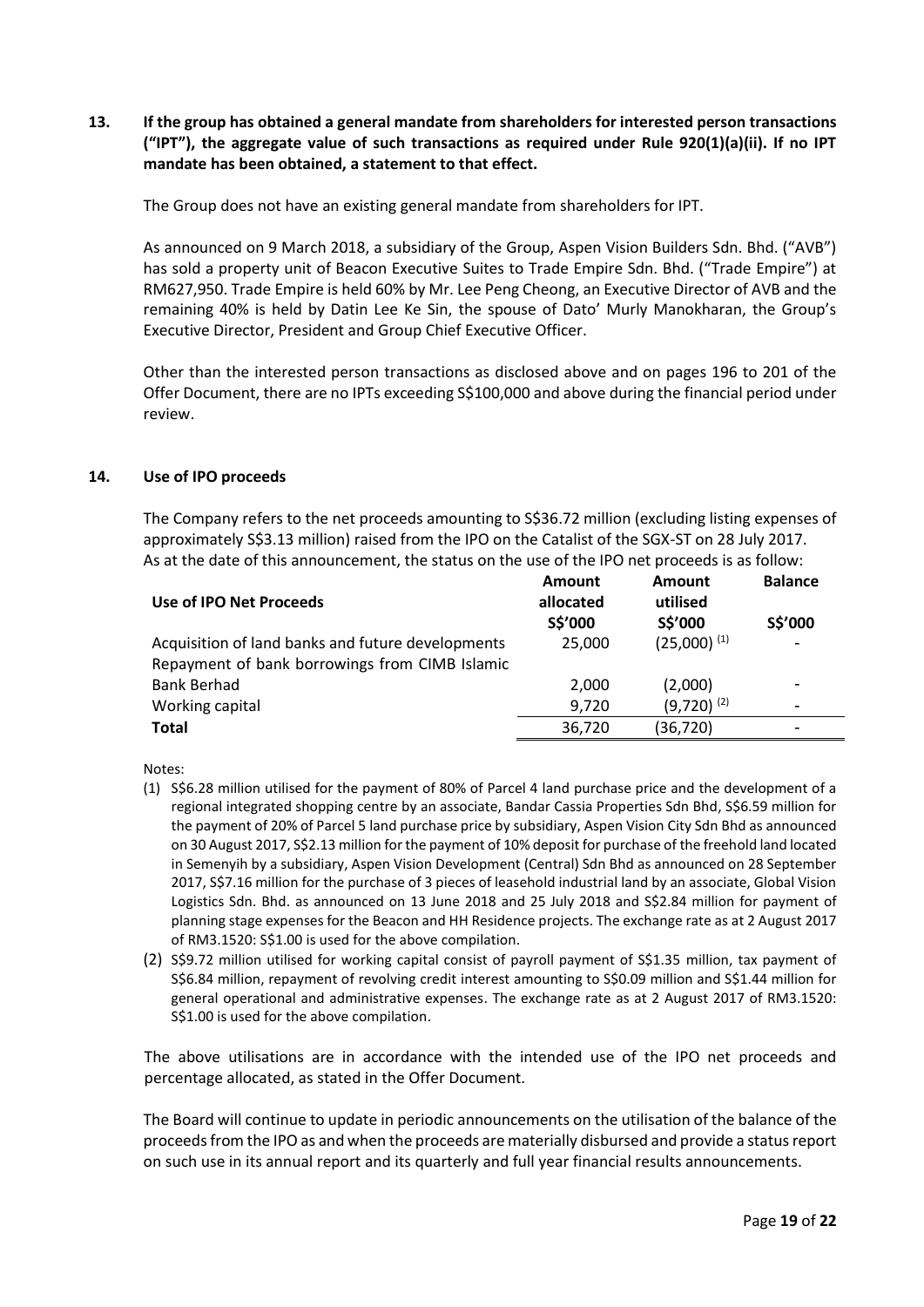## **15. Use of proceeds from Private Placement**

The Company refers to the net proceeds amounting to S\$23.25 million (excluding placement expenses of approximately S\$0.04 million) raised from the private placement which was completed on 21 May 2018.

As at the date of this announcement, the status on the use of the proceeds from the private placement is as follows:

| Use of Net Proceeds from Private Placement        | Amount<br>allocated<br>S\$'000 | <b>Amount</b><br>utilised<br>S\$'000 | <b>Balance</b><br>S\$'000 |
|---------------------------------------------------|--------------------------------|--------------------------------------|---------------------------|
| Acquisition of land banks and future developments | 16.271                         | $(11,780)^{(1)}$                     | 4.491                     |
| Working capital requirements                      | 6.974                          | $(6.974)^{(2)}$                      | $\,$                      |
| Total                                             | 23.245                         | (18, 754)                            | 4.491                     |

Notes:

- (1) S\$5.90 million utilised for late payment interest incurred and balance payment for purchase of the freehold land located in Semenyih by a subsidiary, Aspen Vision Development (Central) Sdn Bhd as announced on 28 September 2017, S\$3.92 million utilised for payment for common infrastructure at Aspen Vision City, S\$1.42 million utilised for payment of planning stage expenses for Beacon and HH Residence projects and S\$0.54 million utilised for payment for Tri Pinnacle authority contribution. The exchange rate as at 6 June 2018 of RM2.9770: S\$1.00 is used for the above compilation.
- (2) S\$6.97 million utilised for working capital consist of payment for renovation of the Experience Center ("EC") of S\$0.98 million, payroll payment of S\$1.96 million, repayment of interest from borrowings and hire purchase instalments amounting to S\$1.23 million, tax payment of S\$0.09 million and S\$2.71 million for general operational and administrative expenses. The exchange rate as at 6 June 2018 of RM2.9770: S\$1.00 is used for the above compilation.

The Board will continue to update in periodic announcements on the utilisation of the balance of the proceeds from the private placement as and when the proceeds are materially disbursed and provide a status report on such use in its annual report and its quarterly and full year financial results announcements.

## **16. Use of disbursement from Convertible Loan**

The Company refers to the disbursement amounting to USD\$10.89 million (excluding arranger fee of USD\$0.11 million) from the acceptance of Convertible Loan from Haitong International Financial Products (Singapore) Pte. Ltd. as announced on 20 May 2018 and 19 October 2018.

As at the date of this announcement, the status on the use of disbursements from the Convertible Loan is as follows:

| Use of Net Disbursement from Convertible Loan    | Amount<br>allocated<br>USD\$'000 | Amount<br>utilised<br>USD\$'000 | <b>Balance</b><br>USD\$'000 |
|--------------------------------------------------|----------------------------------|---------------------------------|-----------------------------|
| Investment in Global Vision Logistics Sdn. Bhd.  | 5,445                            |                                 | 5,445                       |
| <b>Construction of Central Park</b>              | 3,267                            | $(3,267)^{(1)}$                 |                             |
| Investment in Bandar Cassia Properties (SC) Sdn. |                                  |                                 |                             |
| Bhd.                                             | 2,178                            |                                 | 2,178                       |
| <b>Total</b>                                     | 10,890                           | (3,267)                         | 7,623                       |

Notes:

<sup>(1)</sup> USD\$3.27 million utilised for the construction of Central Park located in Aspen Vision City. The exchange rate as at 28 January 2019 of RM4.1080: USD\$1.00 is used for the above compilation.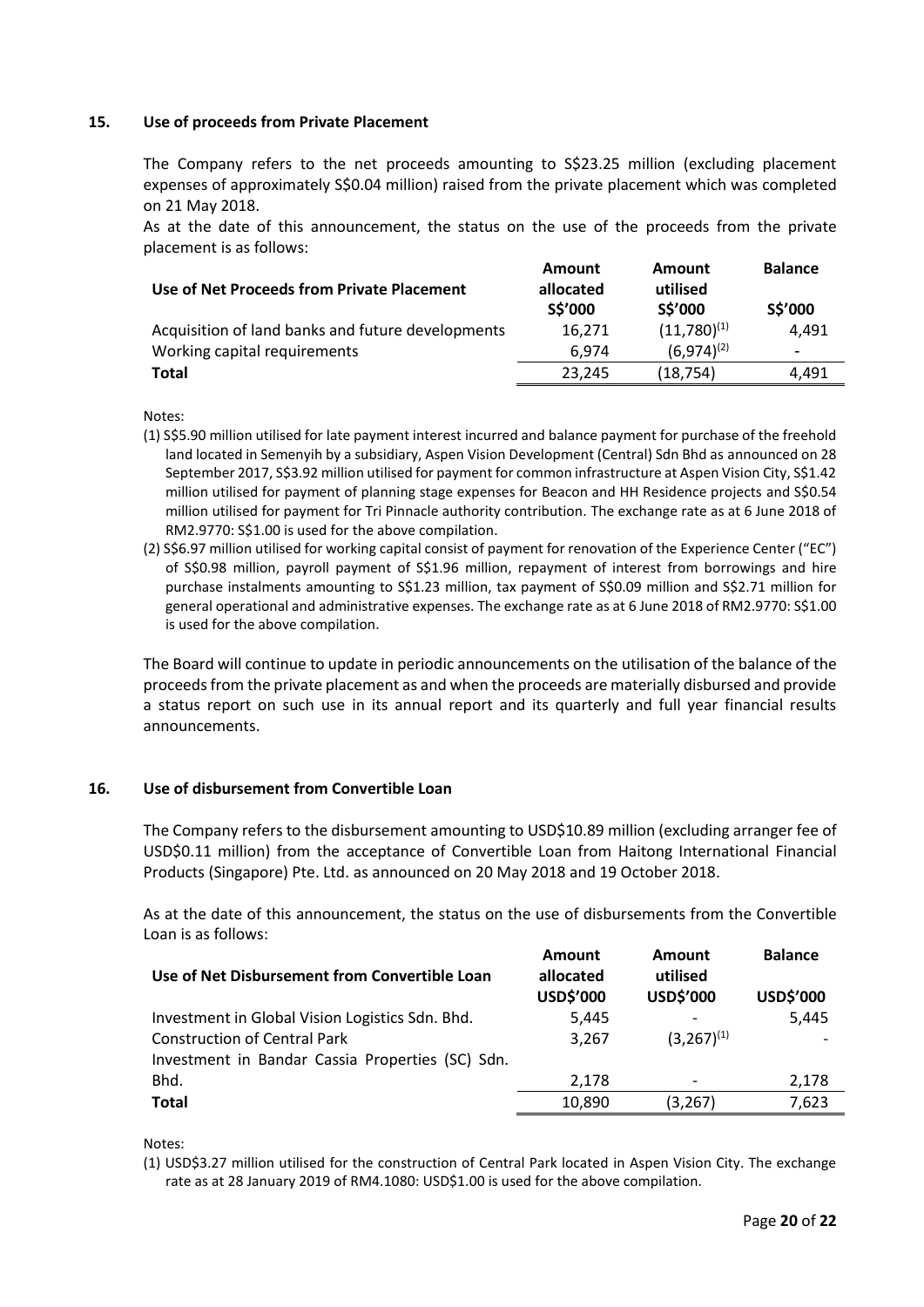The Board will continue to update in periodic announcements on the utilisation of the proceeds from the Convertible Loan as and when the proceeds are materially disbursed and provide a status report on such use in its annual report and its quarterly and full year financial results announcements.

# **17. Confirmation that the issuer has procured undertakings from all its directors and executive officers pursuant to Rule 720(1)**

The Company confirms that it has procured undertakings from all its directors and executive officers pursuant to Rule 720(1).

## **PART II – ADDITIONAL INFORMATION REQUIRED FOR FULL YEAR ANNOUNCEMENT**

**18. Segmented revenue and results for operating segment (of the Group) in the form presented in the issuer's most recently audited annual financial statements, with comparative information for the immediately preceding year.**

The Group operates under one business segment, which is property development and solely in Malaysia. Hence no breakdown of performances by business segments and geographical markets are presented.

**19. In the review of performance, the factors leading to any material changes in contributions to turnover and earnings by the operating segments.**

Please refer to Paragraph 8

# **20. A breakdown of sales as follows:**

|                                                                                                                                     | Group                                         |                                       |        |  |
|-------------------------------------------------------------------------------------------------------------------------------------|-----------------------------------------------|---------------------------------------|--------|--|
|                                                                                                                                     | <b>Year Ended</b>                             |                                       | %      |  |
|                                                                                                                                     | 31.12.18<br><b>Unaudited</b><br><b>RM'000</b> | 31.12.17<br>Restated<br><b>RM'000</b> | Change |  |
| Revenue reported for first half year<br>Operating profit after tax before deducting<br>minority interests reported for first half   | 234,474                                       | 108,028                               | 117    |  |
| year                                                                                                                                | 33,305                                        | 18,494                                | 80     |  |
| Revenue reported for second half year<br>Operating profit after tax before deducting<br>minority interests reported for second half | 335,499                                       | 345.045                               | (3)    |  |
| year                                                                                                                                | 7.616                                         | 63.646                                | (88)   |  |